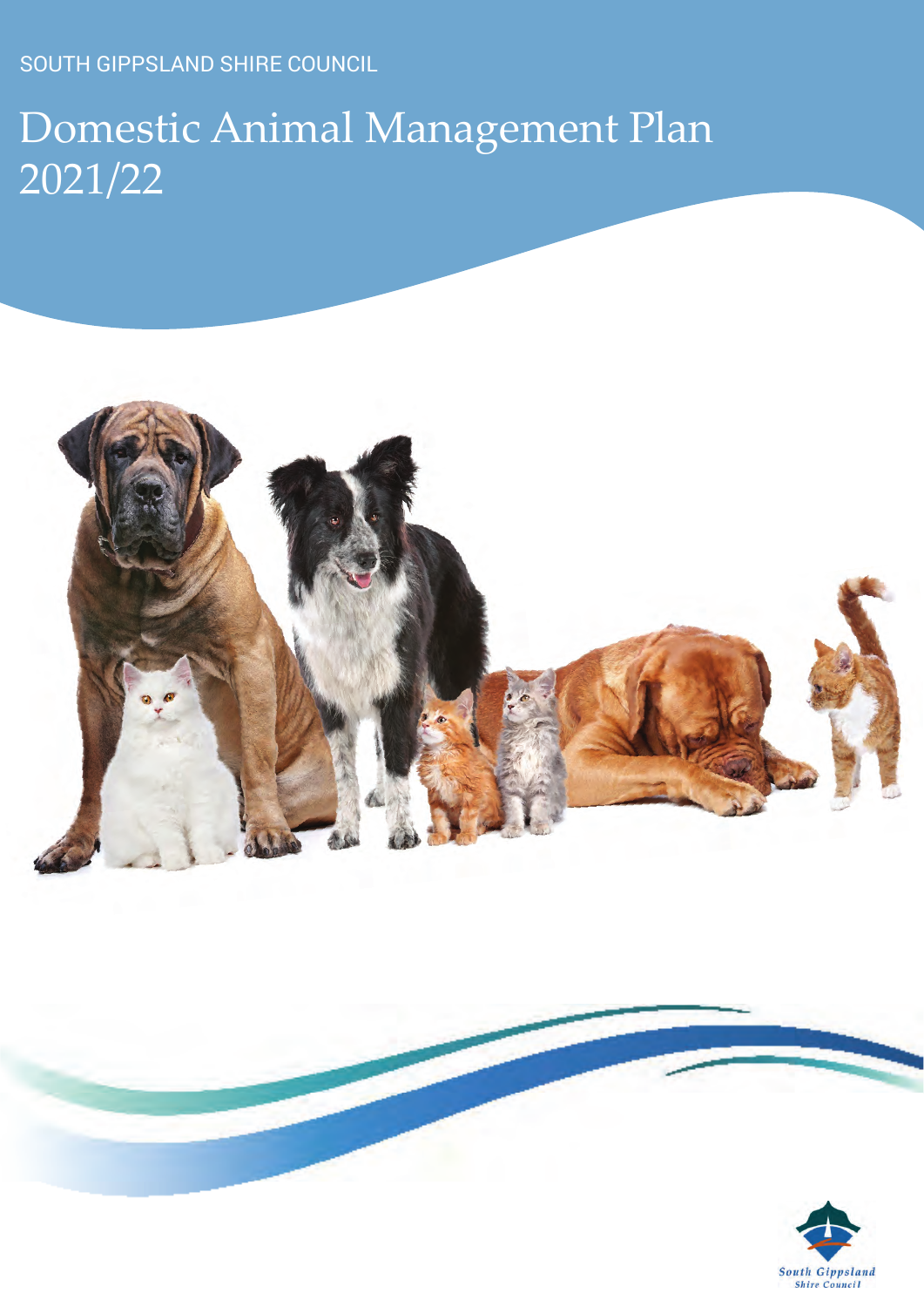

# <span id="page-1-0"></span>**WELCOME**

*To our South Gippsland Community where pets are valued and treated humanely. Where pets live in harmony with people, other animals, the environment and provide us with love and companionship.*

*Our pets have provided a loving connection through COVID 19 as vital members of our family in difficult circumstances.*

*We are dedicated to supporting and valuing pets in our community by:*

- *Recognising that pets are considered 'members' of most families and include species of animals other than cats and dogs;*
- *Ensuring pet owners understand they have a responsibility to care for and protect their pets and that they do not adversely impact on other pets, people or the environment;*
- *Delivering programs that work closely with our community to educate and encourage compliance with Council policy and State Government legislation relating to pets; and*
- *Delivering services within our community to address issues that relate to our pets.*

### *Our animals are a vital part of our community.*

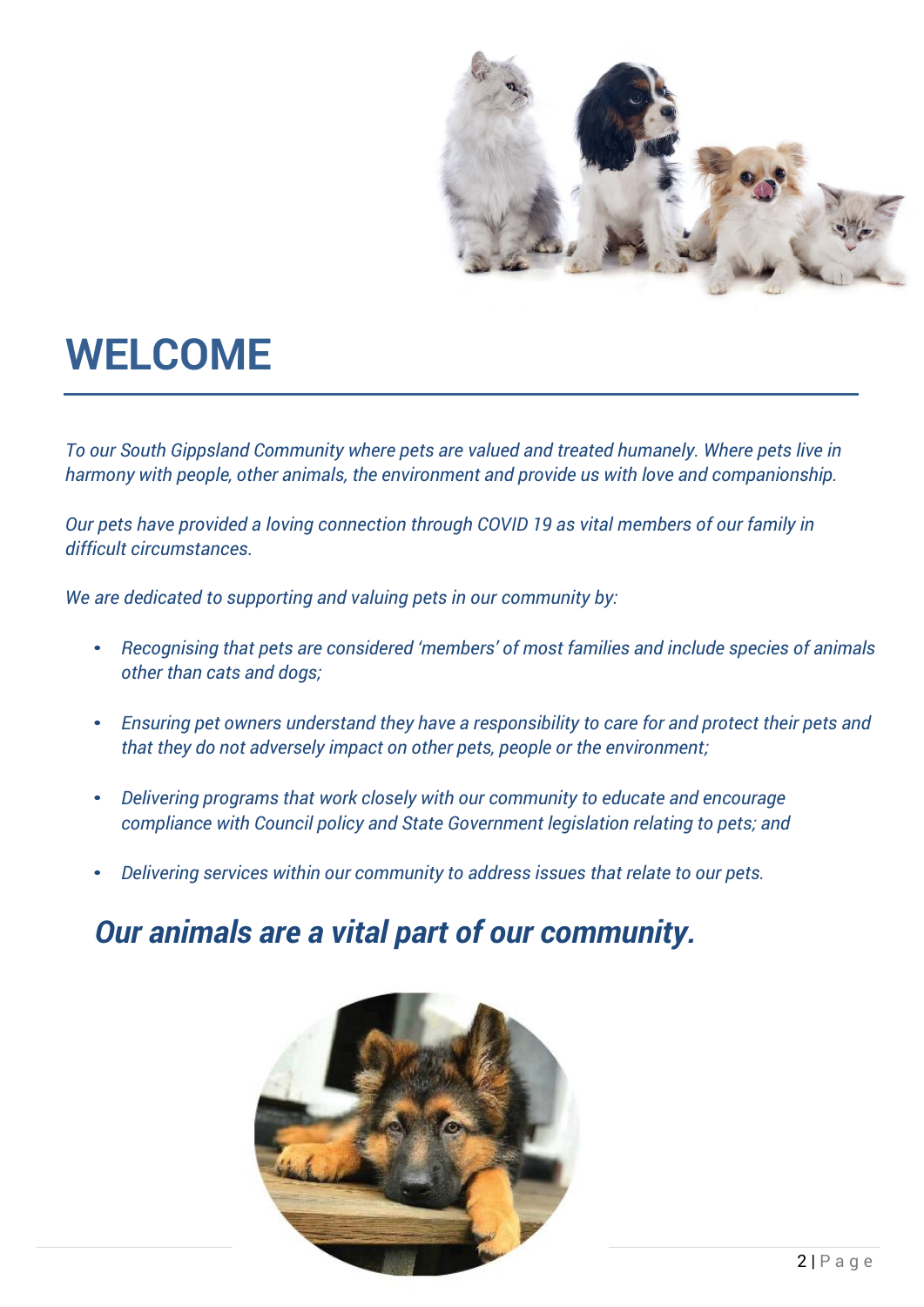# **CONTENTS**

| 1.  |  |
|-----|--|
| 2.  |  |
| 3.  |  |
| 4.  |  |
| 5.  |  |
| 6.  |  |
| 7.  |  |
| 8.  |  |
| 9.  |  |
| 10. |  |
|     |  |
|     |  |
|     |  |

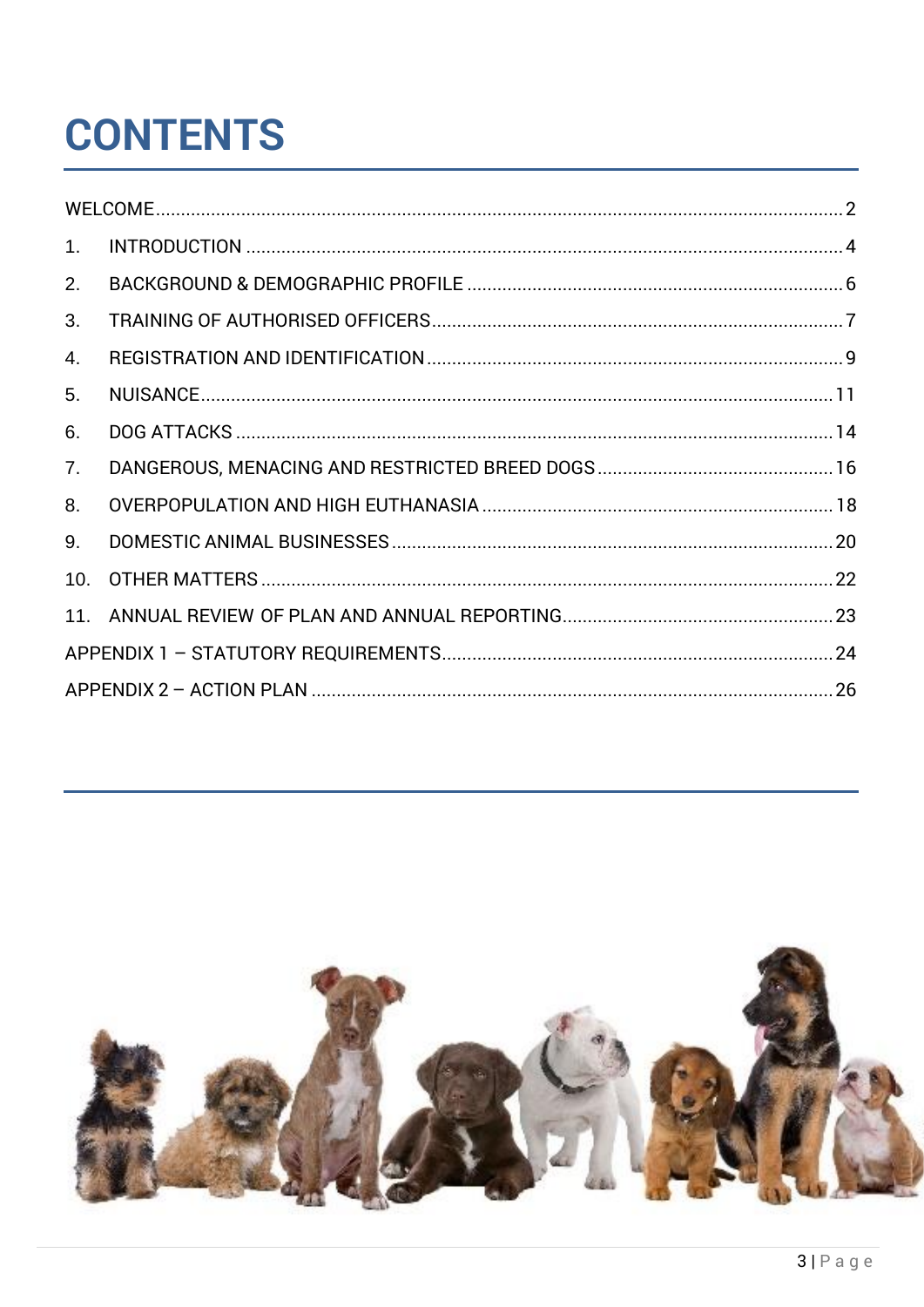<span id="page-3-0"></span>

### **1. INTRODUCTION**

The Domestic Animal Management Plan (DAMP) - 1 Year Action Plan 2021/22 sets the strategic direction for animal management within the South Gippsland Shire for the next 12 months. It will reflect what Council does or intends to do in relation to animal management for this period

This one year plan reflects South Gippsland Council's lifecycle as our Shire transitions from Administrators to the election of a new Council in October 2021. It is an exciting time for South Gippsland Shire in welcoming a new Council to oversee animal management planning into the future, embracing many issues relating to domestic animal ownership in our community.

By extending the current DAMP for 12 months, it will enable the preparation of our community for a comprehensive engagement program relating to domestic animal ownership in 2022. It will also explore ways to improve our current practices and identify potential future directions and action plans for the following 4 year DAMP cycle.

The primary objective of the DAMP is to meet the requirements of s 68A of the Domestic Animals Act 1994 (the Act) \*Refer to Appendix One (1).

By achieving this objective Council will be able to better administer and carry out the requirements of the Act.

Each year, Council's Local Laws team receives requests for animal management services. The most common received are:

- Dogs at large
- Barking dogs
- Stray or nuisance cats
- Dog attacks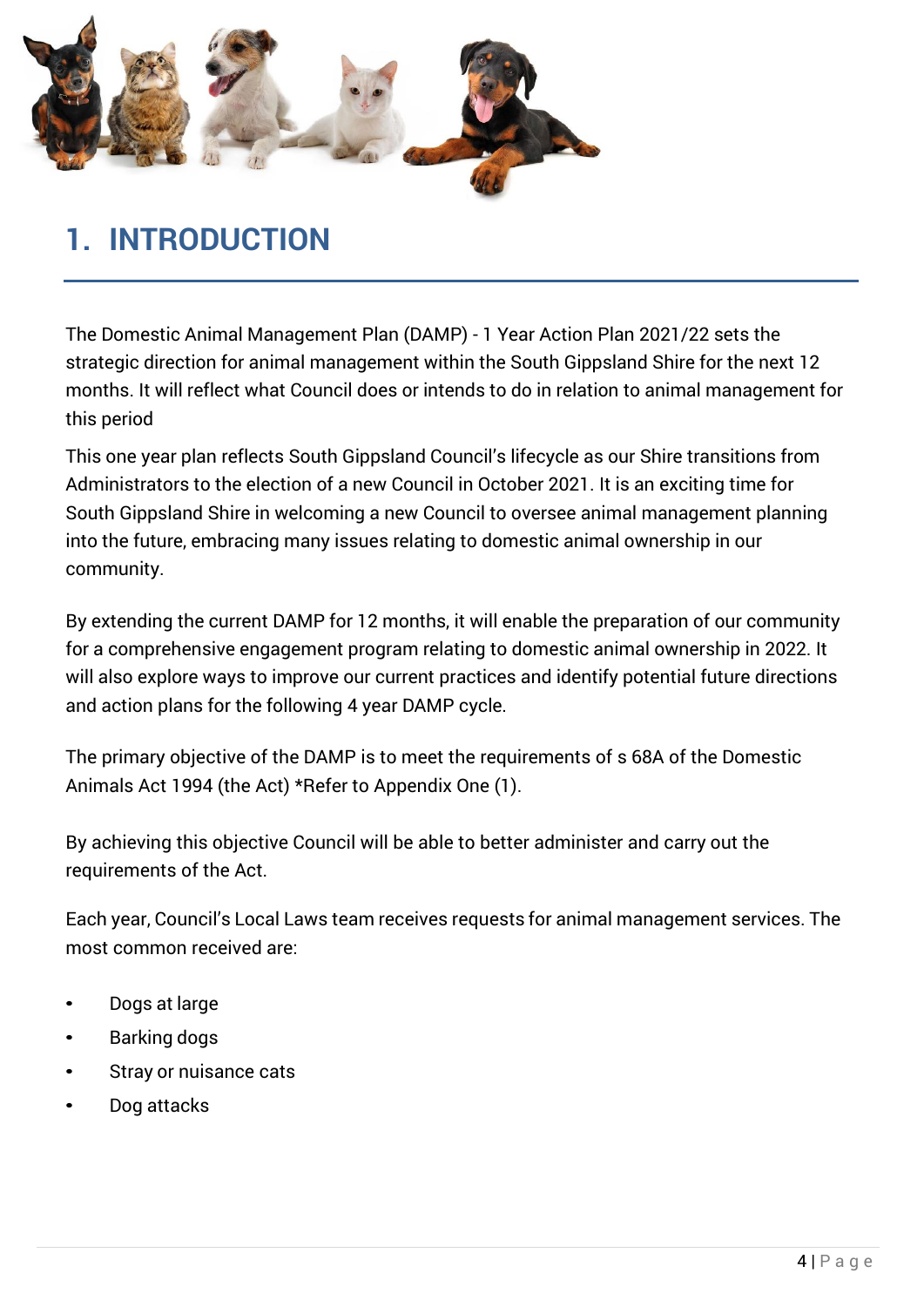#### **Current Domestic Animal Services and Programs**

The South Gippsland Shire Council currently provides the following Domestic Animal Management Services and programs to residents:

- Ongoing maintenance of a dog and cat registration database.
- Response to customer complaints relating to animal management issues, such as barking dogs, dog attacks, dogs at large, nuisance cats.
- Provision of an after-hours emergency service.
- Provision of dog litter bins and 'animal waste' bag dispensers at 15 locations throughout the Shire.
- Cat trapping program supply of cat traps for trapping of feral and/or nuisance cats.
- Collection of stray or wandering dogs and cats, including surrendered animals.
- Provision of advice and information to residents relating to animal management issues.
- Promotion of responsible pet ownership through distribution of education material for all new animal registrations.
- Regular inspections of Domestic Animal Businesses to ensure compliance with the Act and relevant Codes of Practice.
- Regular inspections of restricted breed, dangerous dog and menacing dog premises to ensure compliance with the Act and relevant Codes of Practice.
- Provision of animal management training opportunities for Local Laws Officers.
- Provision of pound services through a contractual agreement.
- Quick responsiveness to dog attack complaints.
- Prosecution of offences under the Act and other regulations including Council's General Local Law 2014.

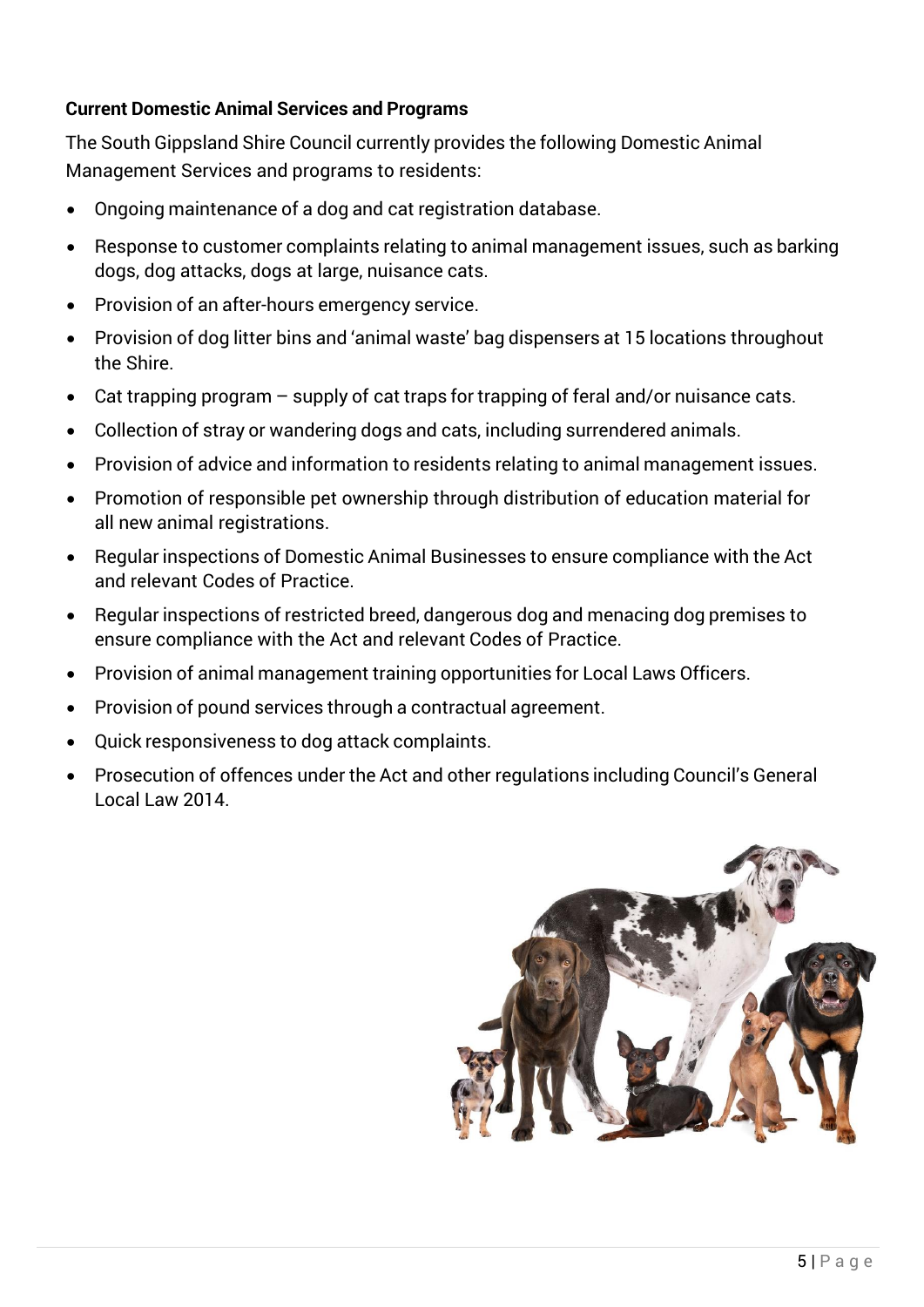### <span id="page-5-0"></span>**2. BACKGROUND & DEMOGRAPHIC PROFILE**

The South Gippsland Shire Council developed the DAMP 2017-2021 in consultation with community, stakeholders and special interest groups. The plan was adopted by Council and was designed to address community expectations in a balanced manner and to reduce the negative impact pets can have on the natural environment and members of the community.

The strategic objectives identified in the DAMP 2017-2021 were addressed over the past four years. A range of activities focusing on compliance issues, policy development, education, promotion and marketing were implemented to achieve outcomes for the identified key activities.

South Gippsland Shire is located a pleasant 90 minute drive through coastal flats and rolling hills to the south east of Melbourne. It stretches from Nyora in the west, to Welshpool in the east, and Mirboo North to the north. The southern boundary is formed by the Bass Strait coastline.

As well as the main towns of Leongatha, Korumburra, Mirboo North and Foster, South Gippsland has over 20 smaller communities that are an integral part of the Shire. Its commercial, social, cultural and environmental qualities make it a wonderful environment to live, work, recreate and invest. The Shire has a population of 30,248 (estimated residential population) and covers 3,300 square kilometers which include some of the nation's most arable farming land.

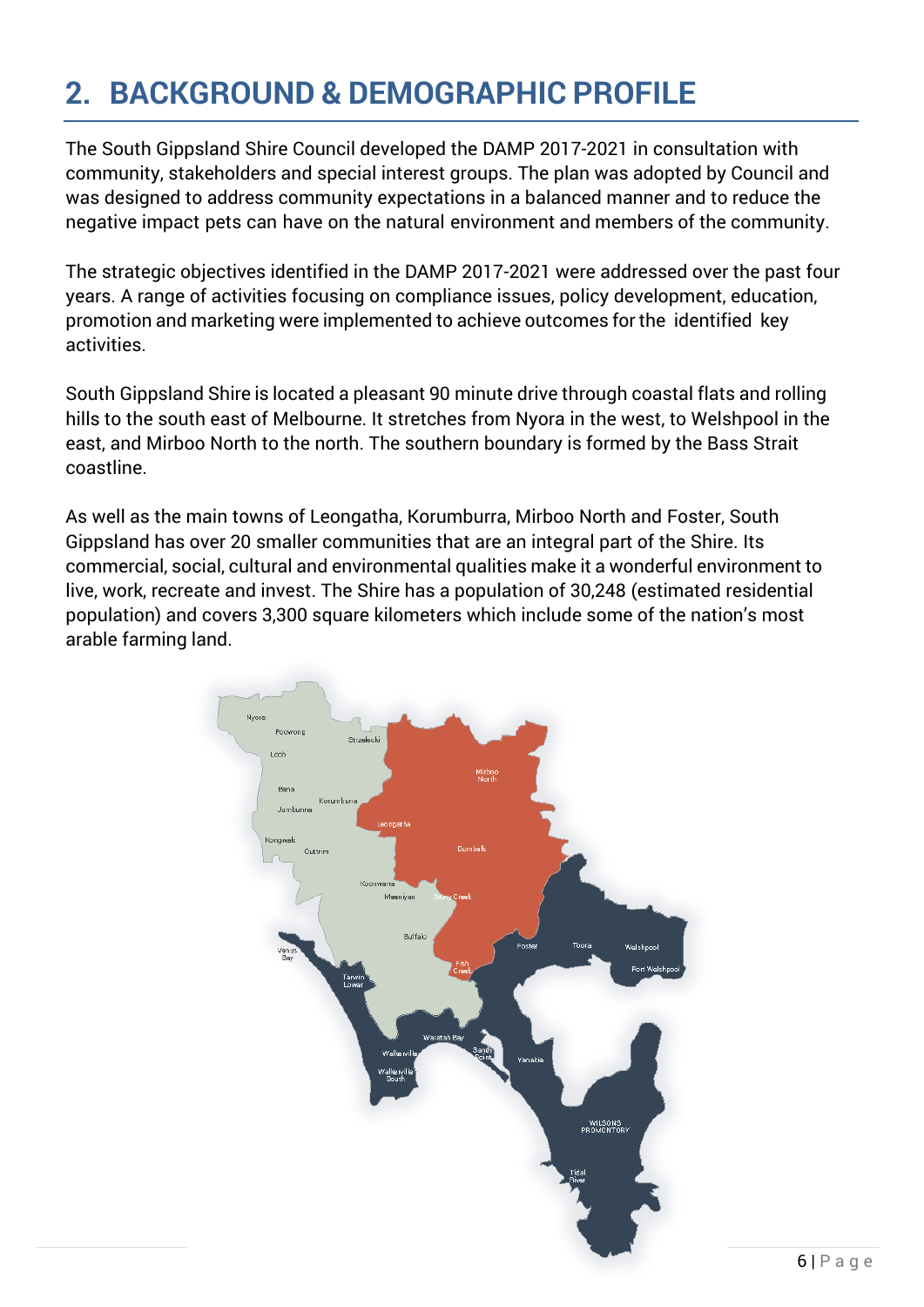# **3. TRAINING OF AUTHORISED OFFICERS**

*68(A)(2)(b) - Outline programs for the training of authorised officers to ensure that they can properly administer and enforce the requirements of this Act in the Council's municipal district*

#### **CONTEXT**

Council's Local Laws Team is made up of a Coordinator (LLC), Senior Local Laws and Prosecution Officer (SLLPO), Local Laws Officers (LLO) and Administrative Support Officer (LLAO). The Officers are responsible for all Local Laws functions including fire prevention, littering, stock issues, traffic/parking management, footpath trading/dining as well as animal management. Council's objective is to ensure that all Officers involved in animal management have the knowledge and skills necessary to proactively, consistently and professionally carry out their work.

#### **CURRENT AND PLANNED TRAINING, POLICIES:**

- **Staff Induction Policy**
- Anti-Discrimination Bullying Harassment
- Career Development
- Code of Conduct: Staff
- Corporate Dress Uniform
- Fitness for Work Drugs and Alcohol in the Workplace
- Learning and Development
- Telephone Management
- Staff Conflict of Interest Guidelines
- **Staff Recognition**

| <b>Course/Seminar</b>           | <b>Notes</b> | <b>Officers</b> | 18/19 | 19/20 | 20/21 | 21/22 |
|---------------------------------|--------------|-----------------|-------|-------|-------|-------|
| Dealing with difficult people   | Bi-annual    | All             | Χ     |       |       | X     |
| Customer Service - Conflict     |              |                 |       |       |       |       |
| management, Telephone speak     | Bi-annual    | All             |       | X     |       | Χ     |
| Animal Behavior                 |              |                 |       |       |       |       |
| / AnimalHandling                | Annual       | All             | X     | X     | X     | X     |
| <b>Bureau of Animal Welfare</b> |              |                 |       |       |       |       |
| <b>Animal Management</b>        | Annual       | All             | X     | X     | X     | Χ     |
| <b>Seminars</b>                 |              |                 |       |       |       |       |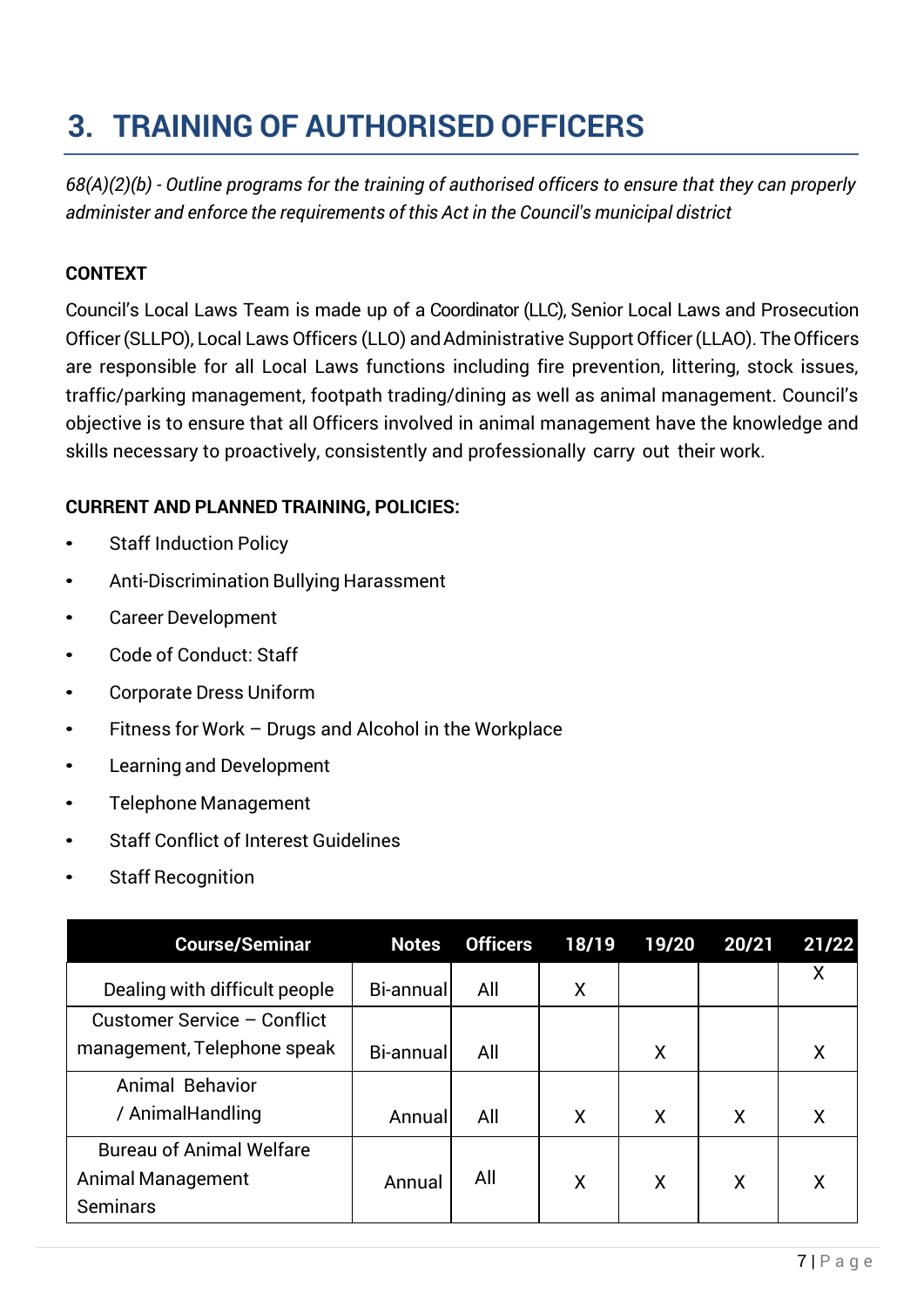- 1. Develop and maintain a training register for individual officers.
- 2. Ensure officers attend at least one training/networking session each year.
- 3. Ensure all Officers have access to the Bureau of Animal Welfare extranet site.
- 4. Maximise learning and development opportunities to attract and maintain quality staff and performance.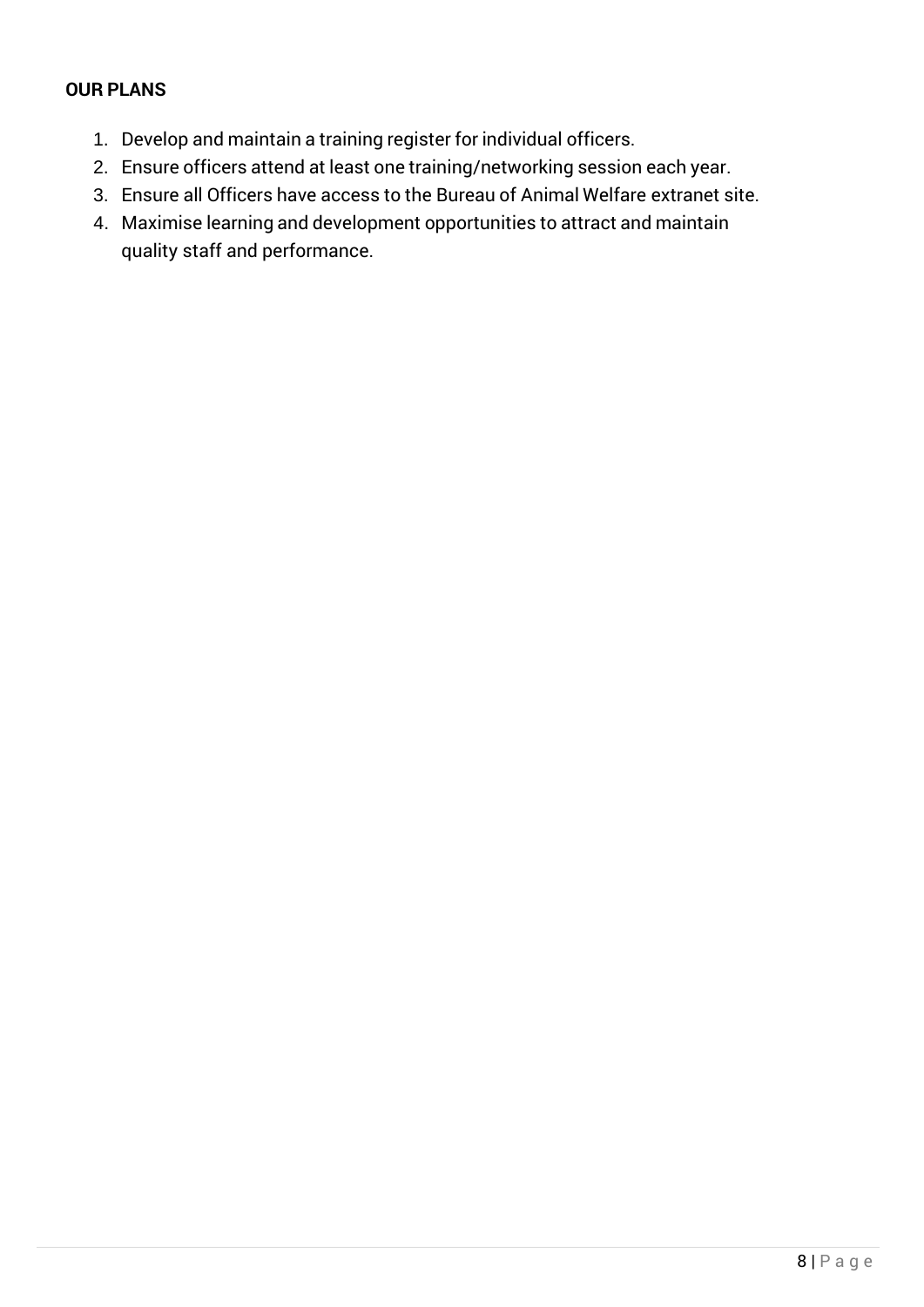### <span id="page-8-0"></span>**4. REGISTRATION AND IDENTIFICATION**

*68A(2)(c)(v) - Outline programs, services and strategies to encourage the registration and identification of dogs and cats*

*- also addresses 68A(2)(a),(c)(i),(c)(ii),(d),(f)*

#### **CURRENT SITUATION - Our current data 2021**

| <b>Total Registered Dogs</b> | 5245 |
|------------------------------|------|
| <b>Total Registered Cats</b> | 1460 |

Registration fees currently set for the 2021/2022 period are as follows:

| Reduced fee                             | \$55  | <b>Pension Concession</b> | \$27.50 |
|-----------------------------------------|-------|---------------------------|---------|
| Microchipped only                       | \$162 | <b>Pension Concession</b> | \$81    |
| Restricted breed/dangerous/menacing dog | \$313 |                           |         |

- Pro-rata fees commence 11 October each year.
- Provision of free transfer of registration to animal owners who relocate to the South Gippsland Shire.
- Letter and registration application forms are sent to all new pet owners identified through Section 13 notifications received from pounds, shelters and pet shops. LLAO and LLO undertake processes to ensure animals are registered as required by the Act.
- Issue registration renewal notices on an annual basis with reminder notices, final notice, and text message to ensure compliance.
- Issue all Officers with a microchip scanner to determine if an animal found wandering/contained is currently registered along with owner details.

#### **Our current Education/Promotion Activities**

Council's current identification and registration activities include:

- Issuing of 'lifetime' registration identification tags.
- Door knocking various townships and rural areas in relation to registration requirements and compliance checking.
- Introduction of a 12 month Council Communication Plan
- Advertising of relevant information on Council's website, in local newspapers and information boards.
- Encourage desexing of dogs and cats in an effort to reduce wandering issues.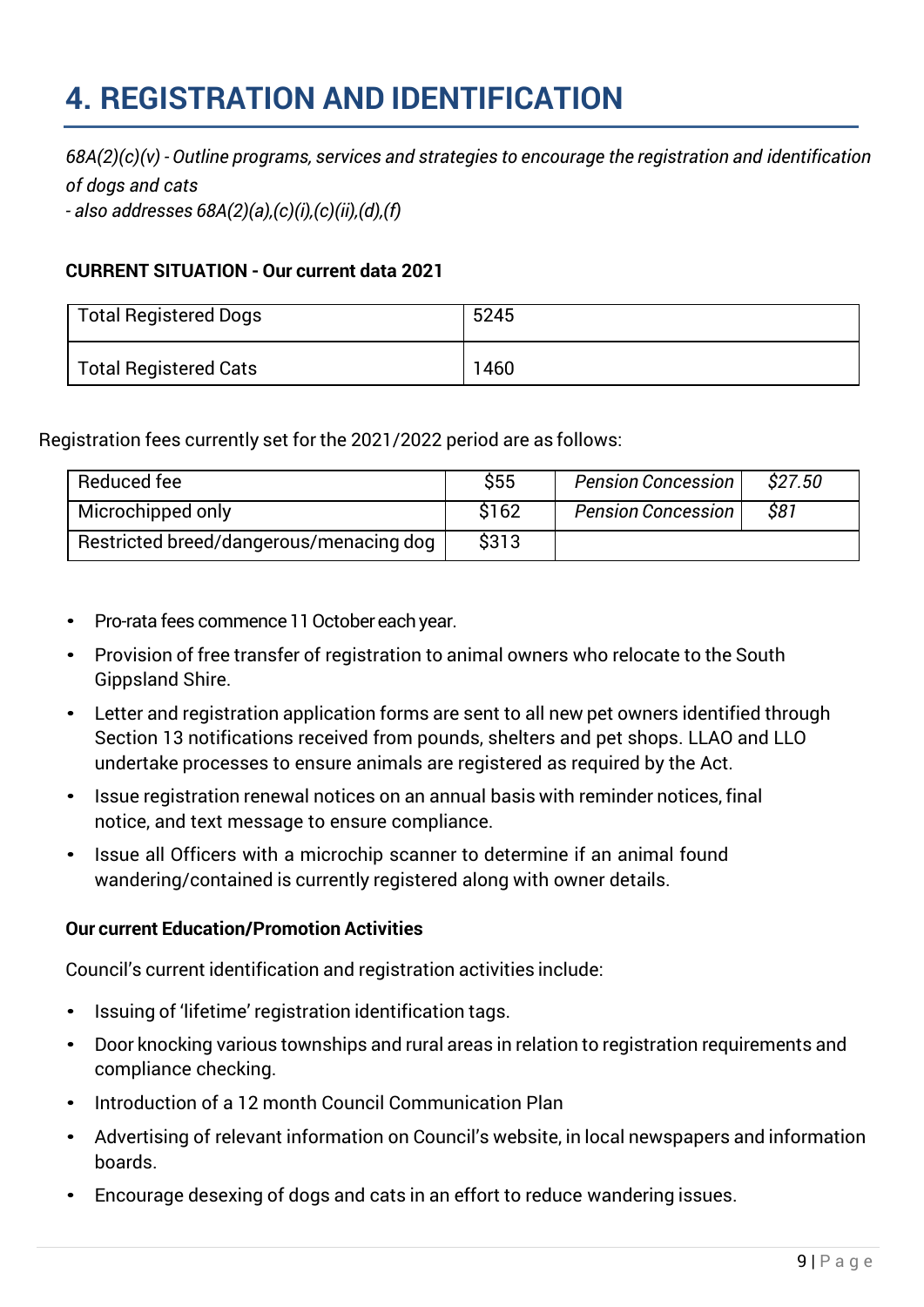#### **Our current Compliance Activities**

- Conduct registration compliance campaigns across the municipal district targeting townships and rural areas each year.
- Issue infringement notices for non-compliance with legislation.
- Ensure that all information relating to Section 13 notifications from Domestic Animal Businesses is followed up to ensure compliance.
- Implement appropriate payment options for registrations including Bpay, PostBillPay and other payment options.

- 1. Continue to conduct registration compliance campaigns across the municipal district targeting townships and rural areas each year.
- 2. Introduce an online animal registration application system for new registrations.
- 3. Continue to distribute animal information articles on Council's website, Facebook page, telephone on-hold messages and in the local newspapers to promote the benefits of registration, microchipping and legislative compliance.
- 4. Continue compliance and enforcement activities to achieve greater compliance with all aspects of the Act.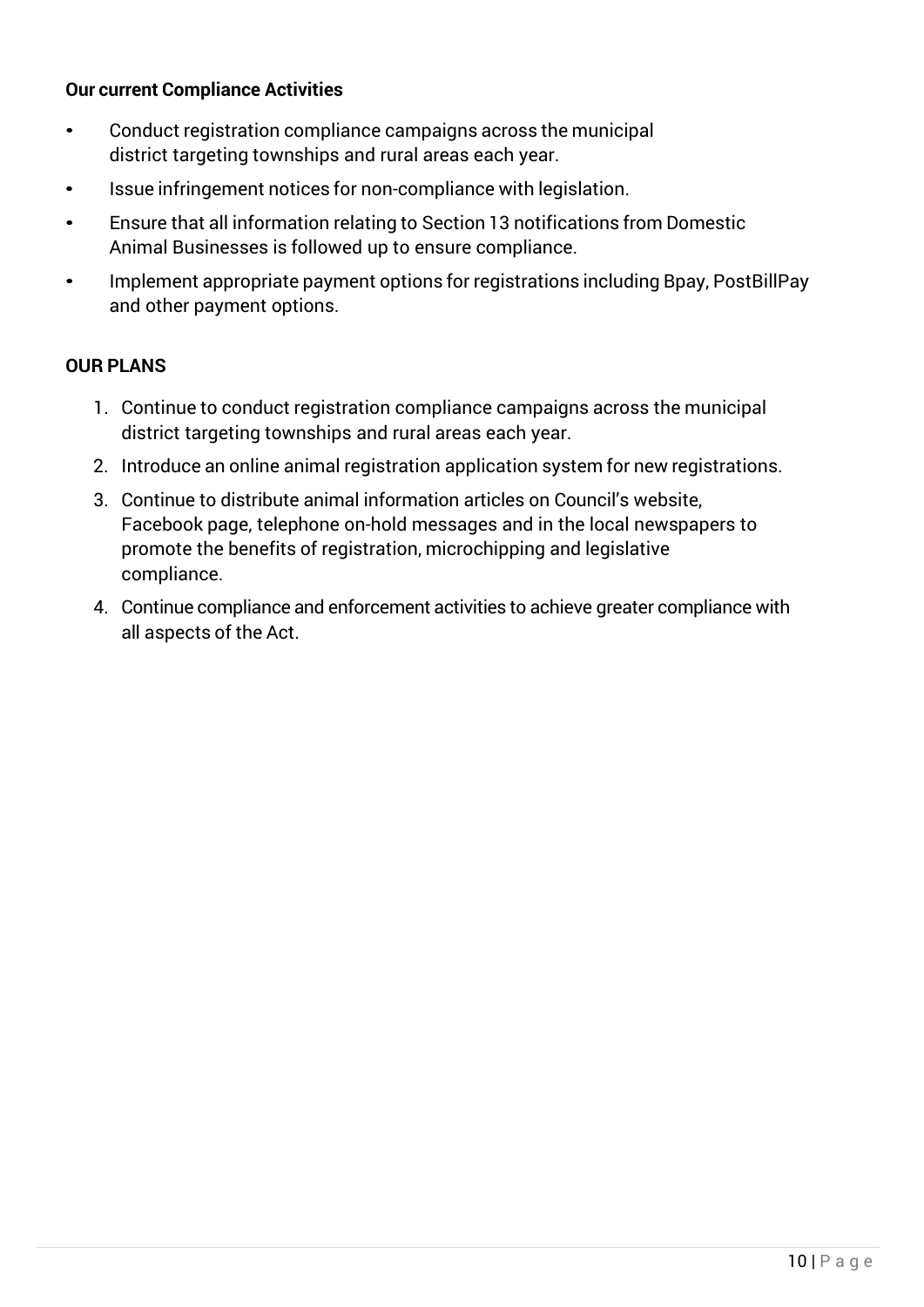# <span id="page-10-0"></span>**5. NUISANCE**

*68A(2)(c)(vi) - Outline programs, services and strategies to minimise the potential for dogs and cats to create a nuisance - also addresses 68A(2)(a),(c)(i),(c)(ii),(d),(f)*

**Current situation (All Animal Related Requests)Our Current data – 1 July 2020 - 30 June 2021**

| Dog & Cat - Logged Requests     | <b>Number of Requests</b> |
|---------------------------------|---------------------------|
| Dogs At Large                   | 122                       |
| <b>Barking Dogs</b>             | 98                        |
| Dog Attacks                     | 34                        |
| Dog Rushing                     | 20                        |
| Dog Advice                      | 31                        |
| <b>Reports of Lost Dogs</b>     | 46                        |
| Dog Pick Ups                    | 151                       |
| <b>Dog Registration Queries</b> | 172                       |
| <b>Reports of Dog Welfare</b>   | 12                        |
|                                 |                           |
| <b>Cat Trap Requests</b>        | 166                       |
| <b>Cat Pick Ups</b>             | 191                       |
| <b>Cat Nuisance</b>             | 16                        |
| <b>Reports of Lost Cats</b>     | 15                        |
| <b>Reports of Cat Welfare</b>   | 10                        |
|                                 |                           |
| <b>Total</b>                    | 1084                      |

#### **Our current Orders, Local Laws, Council Policies and Procedures**

Council's General Local Law 2014 provisions relating to domestic animals are as follows:

- Clause 46(1) "*An owner or occupier of a property must not, without a permit, keep or allow to be kept any more in number for each kind of animal than as set out in the following table: 2 dogs and/or 2 cats"; and*
- Clause 48(1) *"A person in charge of an animal must not allow any part of the animal's excrement to remain on or in a Public Place within a built-up area"; and*
- Clause 48(2) *– "A person in charge of an animal which litters in a Public Place must immediately collect and dispose of the litter in such a manner so as not to cause a nuisance to any other person".*

Council has a number of *Policies and Procedures* that relate to the administration and enforcement of the Act. These include a Barking Dog 'step-by-step' process, Wandering Dog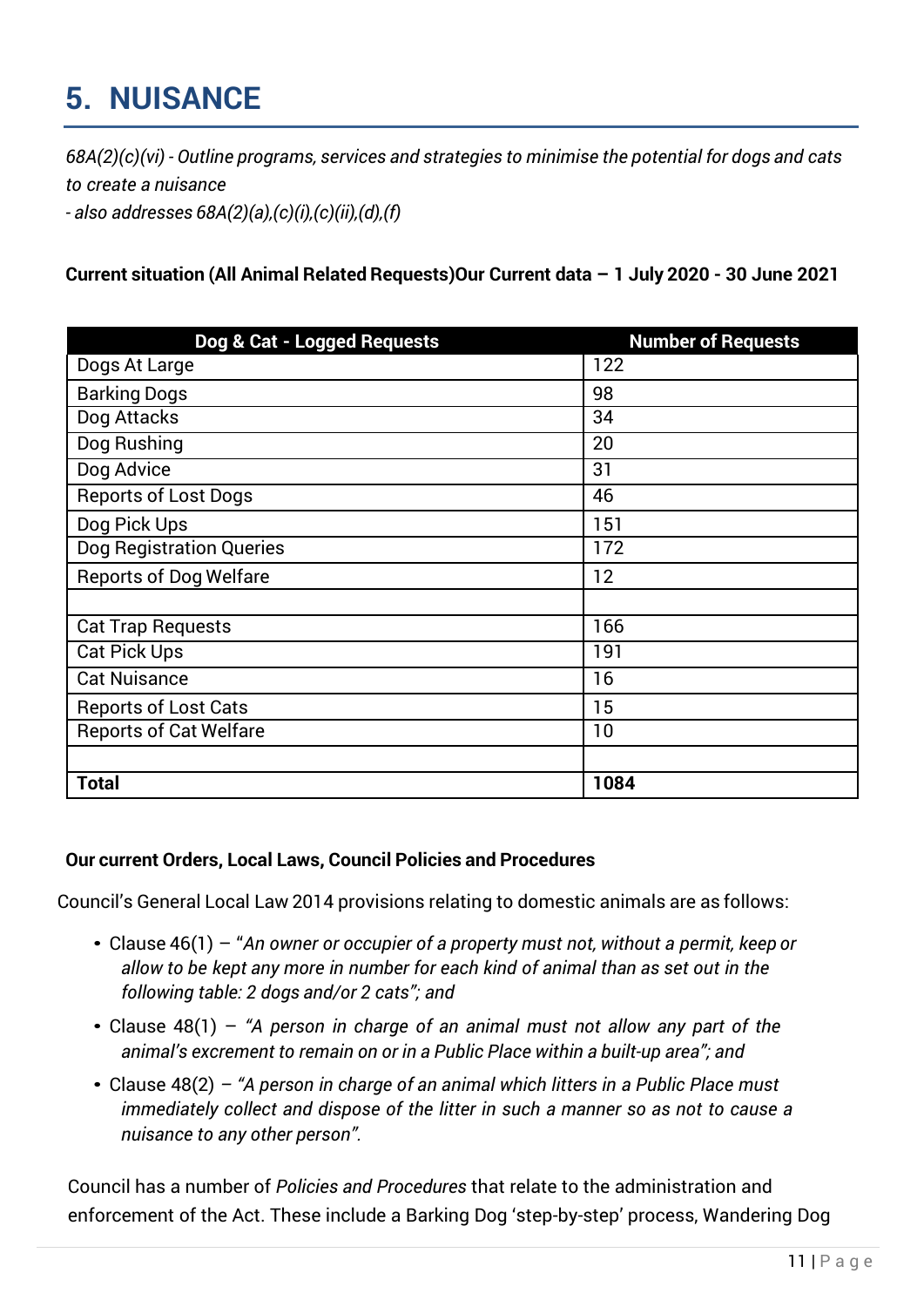Process, Compliance and Enforcement Policy and Infringement Matrix.

There are well developed processes for Officers to follow and there is generally always access to guidance for Officers to assist them in their decision making.

#### **Our current Education/Promotion Activities**

- Provide Bureau of Animal Welfare responsible pet ownership brochures and other literature to owners of newly registered animals.
- Provide advice and assistance to customers in relation to animal management issues.
- Encourage desexing of dogs and cats to minimise wandering issues and issues around unwanted litters.
- Provide a cat trapping program to residents for trapping trespassing cats in an effort to reduce the number of feral/stray cats within South Gippsland.
- Provide information and advice about the requirements of trapping cats.
- Provision of dog litter bins and 'animal waste' bags in the 15 parks and reserves across the Shire as follows:
	- *-* Baromi Park Ridgway, Mirboo North
	- *-* Mossvale Park Berry's Creek
	- *-* Poowong Recreation Reserve Drouin Road, Poowong
	- *-* Coleman Park Queen Street, Korumburra
	- *-* McIndoe Park cnr Hassett Street and Turner Street, Leongatha
	- *-* Tania Park Brown Street, Leongatha
	- *-* Horticultural Park cnr Young Street and Bazley Street, Leongatha
	- *-* Foster Recreation Reserve Station Road, Foster
	- *-* Pearl Park Main Street, Foster
	- *-* Sagassar Park Station Street, Toora
	- *-* Lewis Street, Port Welshpool
	- *-* Gale Street, Waratah Bay
	- *-* Sunnyside Park Speight Street, Loch
	- *-* R N Scott Reserve Wonthaggi Korumburra Road, Kongwak
	- *-* T P Taylor Reserve Beach Parade, Sandy Point

#### **Our current Compliance Activities**

- Ensure nuisance complaints are logged on Council's Customer Request System and linked to the animal registration record to allow for resolution tracking and patterns of behavior with individual animals and owners.
- Ensure that all Notices to Comply and infringements are issued in line with Council guidelines, the Act and any relevant Codes of Practice.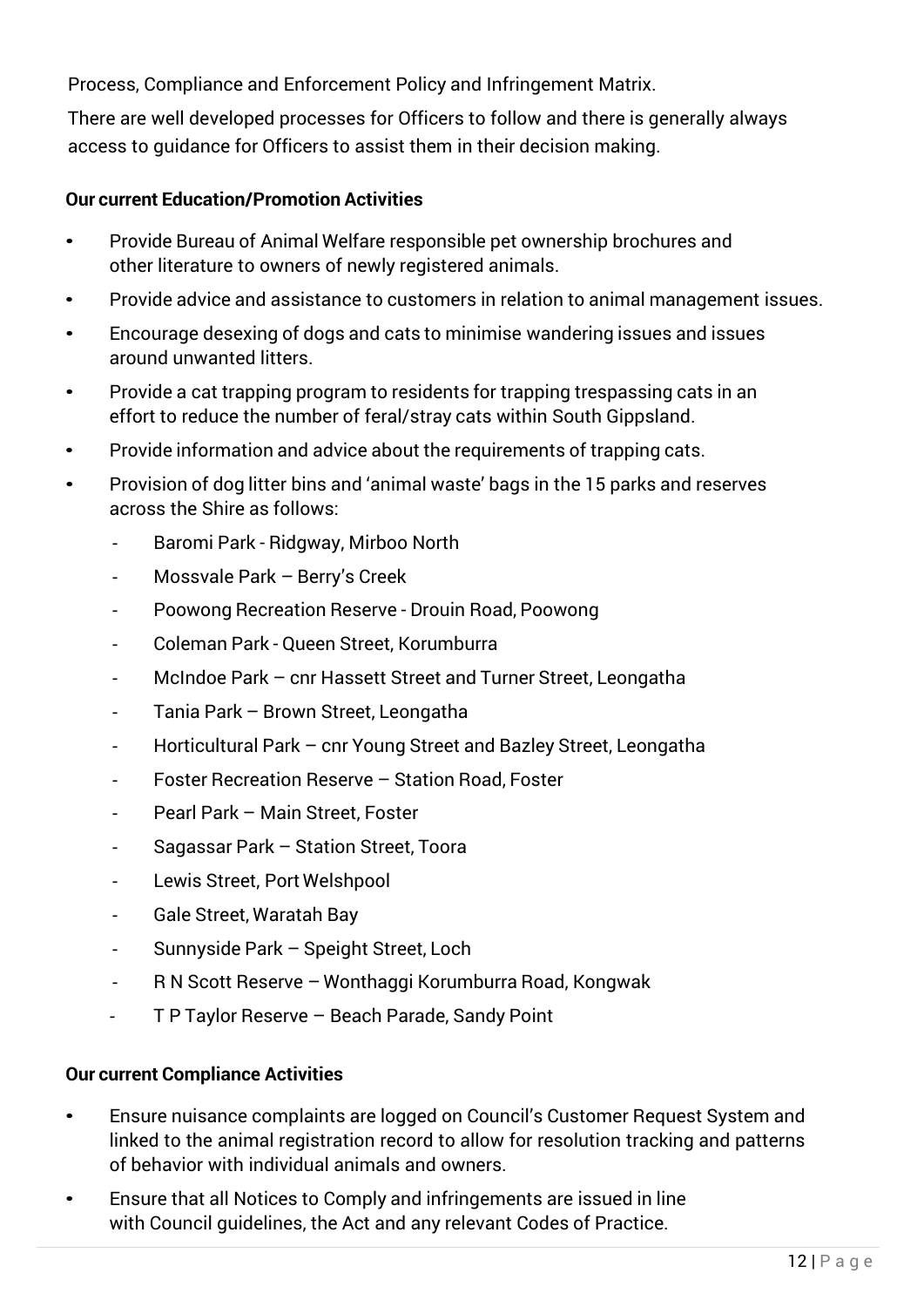- Investigate nuisance animal complaints to ensure effective resolution is achieved. **OUR PLANS**
	- 1. Continue to distribute animal information articles on Council's website, Facebook page, telephone on-hold messages and in the local newspapers to promote the issues relating to nuisance dogs and cats.
	- 2. Investigate introduction of a 'Leash Order' pursuant to s 26 of the Act to reduce the incidence of wandering/unrestrained dogs in public places and number of dogs causing a nuisance.
	- 3. Investigate introduction of a 'Cat Curfew Order' pursuant to s 25 and s 26 of the Act to reduce the incidence of cats causing a nuisance, attacks on native fauna and unwanted cat litters.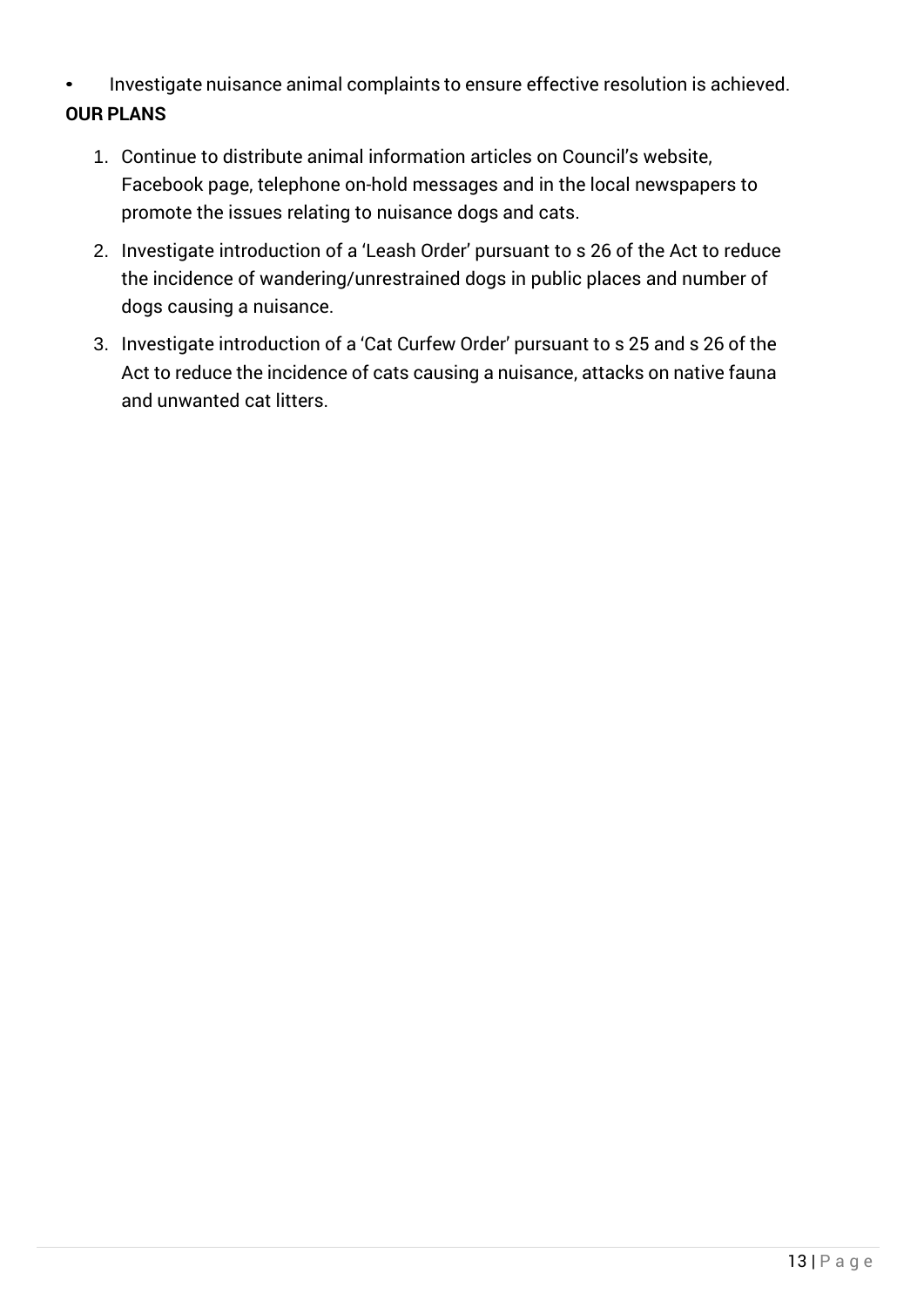## <span id="page-13-0"></span>**6. DOG ATTACKS**

*68A(2)(c)(iii) - Outline programs, services and strategies to minimise the risk of attacks by dogs on people and animals*

*- also addresses 68A(2)(a),(c)(i),(c)(ii),(d),(f)*

#### **CURRENT SITUATION**

#### **Our current data – 1 July 2020 - 30 June 2021**

| Dog Attacks | 34 |
|-------------|----|
| Dog Rushing |    |

#### **Our current Orders, Local Laws, Council Policies and Procedures**

- Dog attacks are considered a public safety risk and are dealt with as a matter of urgency. Undertake initial response within fifteen minutes.
- Ensure any complaint of dog attack or dog rushing is recorded in Council's Customer Request System and appropriately investigated in line with normal processes.
- Upon completion of the investigation undertake the necessary progression of the matter and finalise via infringements, prosecution or in some other appropriate manner in consultation with the LLC.
- Respond to complaints of aggressive dogs wandering by patrolling the reported location.
- Provision of an After Hours Emergency service for customers to report dog attacks.
- Encourage registration and other compliance with the Act as unregistered and/or wandering dogs are more likely to be involved in attacks as either the aggressor or the victim.

#### **Our current Education/Promotion Activities**

- Promote responsible pet ownership through use of local media and the Council website.
- Provide educational material to owners of newly registered dogs.
- Provide information and advice to owners of an attacking dog on the implications which can arise from a dog attack on a person or animal.

#### **Our current Compliance Activities**

- Issue infringement notices for non-compliance with legislation.
- Prosecute offenders for non-compliance with legislation.
- Investigate complaints ensuring all relevant evidence is gathered and considered.
- Conduct regular patrols throughout the Municipality.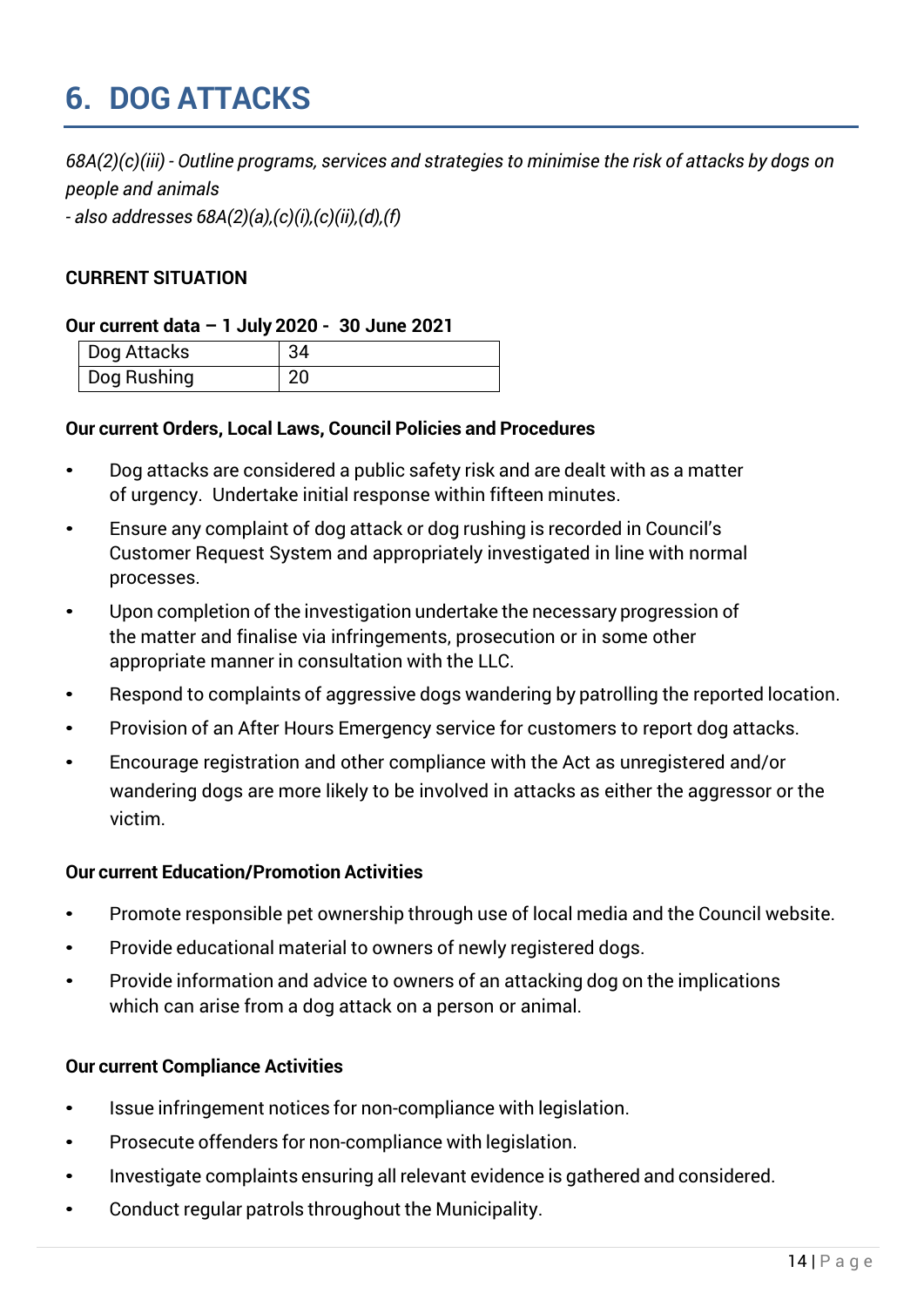#### **OUR PLANS**

Council endeavours to minimise the risk of dog attacks on people and animals through a program of education and enforcement initiatives.

- 1. Issue infringements and prosecute offenders for non-compliance with the Act in accordance with our normal practices.
- 2. Continue to educate the community regarding the broader implications of dog attacks to the community, the victim, the offending animal and the owner of that animal.
- 3. Continue to distribute animal information articles on Council's website, Facebook page, telephone on-hold messages and in the local newspapers to increase awareness of the incidence of dog attacks and their implications to all parties
- 4. Provide residents with information on how to report dog attacks and promote and encourage the reporting of all aggressive dog incidents.
- 5. Report outcomes of dog attack prosecutions in the local media to raise awareness within the community.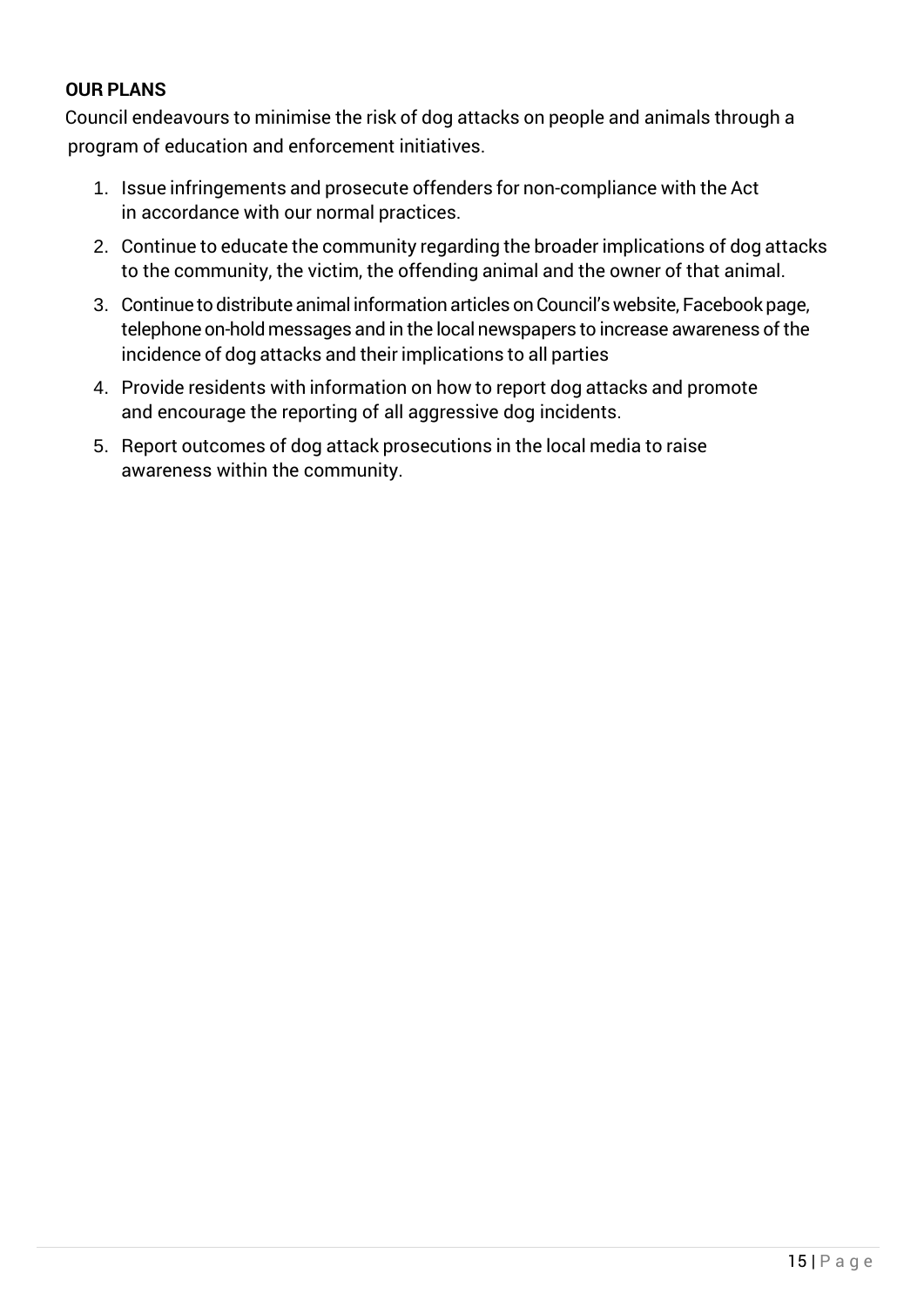### <span id="page-15-0"></span>**7. DANGEROUS, MENACING AND RESTRICTED BREED DOGS**

*68A(2)(c)(vii) - Outline programs, services and strategies to effectively identify all dangerous dogs, menacing dogs and restricted breed dogs in that district and to ensure that those dogs are kept in compliance with this Act and the regulations - also addresses 68A(2)(a),(c)(i),(c)(ii),(d),(f)*

#### **CURRENT SITUATION**

#### **Our current data**

| <b>Declared Menacing Dogs</b> | <b>Declared Dangerous Dogs</b> | <b>Declared Restricted Breed</b> |
|-------------------------------|--------------------------------|----------------------------------|
|                               |                                |                                  |

#### **Our current Orders, Local Laws, Council Policies and Procedures**

- Ensure that all declared dogs are listed on the Victorian Declared Dog Registry.
- Use of Breed standard for identifying a restricted breed dog.
- Victorian Breed Assistance Resource Kit (Vic BARK) Smart Device Application.

#### **Our current Education/Promotion Activities**

- Provide a range of educational brochures for the community.
- Ensure that owners of declared dogs are aware of their obligations under the Act.

#### **Our current Compliance Activities**

- Animal registration renewal notices are issued annually.
- Annual compliance inspections and spot-check inspections are conducted at all premises where declared dogs are kept to ensure compliance with requirements of the Act.
- Monitor non-residential areas for use of guard dogs.
- Ensure that all declared dogs are listed on the Victorian Declared Dog Registry and details are updated as soon as possible.
- Review all new dog registrations for potential restricted breed dogs.

#### **OUR PLANS**

Our aim is to minimise the risks of dog attack to the community and animals from menacing, dangerous and restricted breed dogs.

- 1. Proactively enforce menacing, dangerous and restricted breed dog legislation.
- 2. Ensure that the standards to identify restricted breed dogs are applied.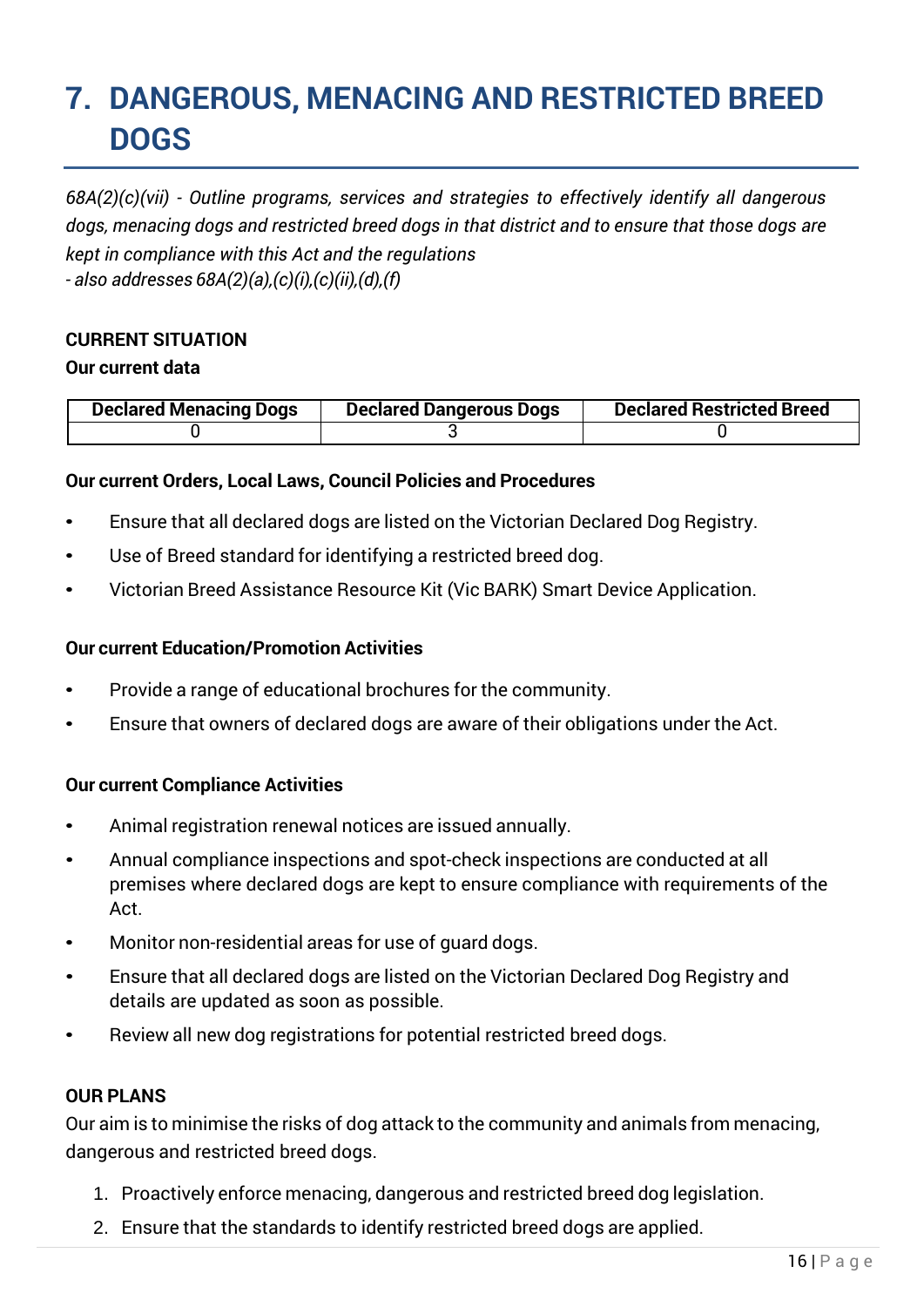- 3. Conduct annual inspections of premises where declared restricted breed dogs are housed.
- 4. Conduct annual inspections of premises where declared dangerous and menacing dogs are housed. Promote the Department of Primary Industries' "Dangerous Dogs Hotline" on 1300101 080 between 8am and 6pm for suspected restricted breed dogs.
- 5. Provide advice and guidance to dog owners regarding restricted breed dogs and dangerous dogs.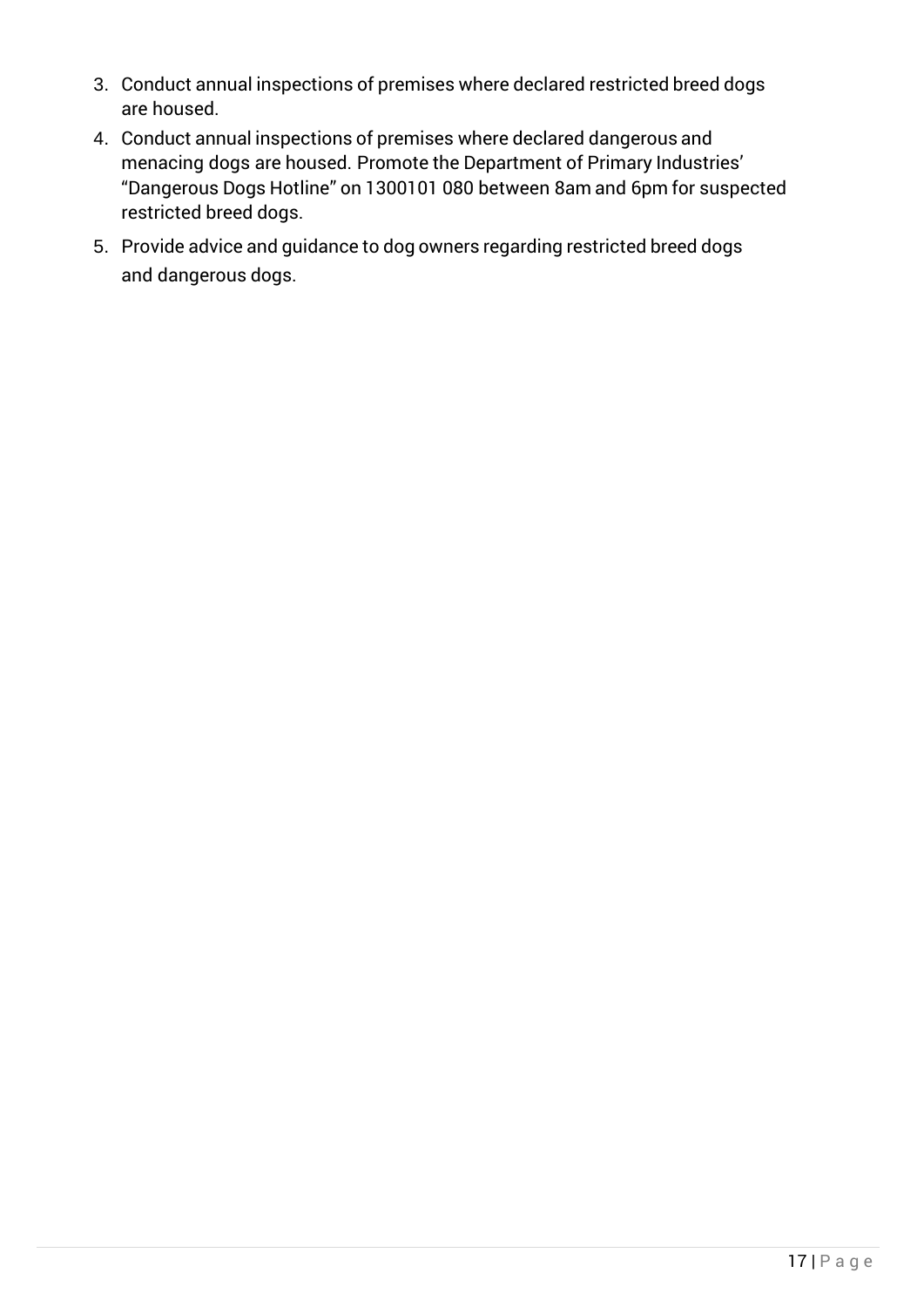## <span id="page-17-0"></span>**8. OVERPOPULATION AND HIGH EUTHANASIA**

*68A(2)(c)(iv) - Outline programs, services and strategies to address any over-population and high euthanasia rates for dogs and cats - also addresses 68A(2)(a),(c)(i),(c)(ii),(d),(f)*

#### **CURRENT SITUATION**

#### **Our current data 2020/21 financial year**

| <b>Cats and Dogs</b>     | Total |
|--------------------------|-------|
| Impounded                | 297   |
| <b>Returned to Owner</b> | 181   |
| Euthanased               | 65    |
| Rehoused                 | 101   |
| Surrendered              | 50    |
| Euthanased - feral cats  |       |

#### **Our current Orders, Local Laws, Council Policies and Procedures**

N/A

#### **Our current Education/Promotion Activities**

- Promotion of the Statewide initiative Responsible Cat Ownership program on Council's website and in local newspapers to raise awareness within the Community.
- Conduct cat specific education programs through Councils Communication Plan, promoting identification, registration and de-sexing.
- Conduct annual 'cat audits' within the community to ascertain the level of 'owned' cats. This is carried out in conjunction with the door-to-door registration compliance checks.

#### **Our current Compliance Activities**

- Promotion of the Responsible Cat Ownership program.
- Provision of cat traps to assist in the trapping of trespassing and problem cats.
- Implementation of targeted cat trapping programs.
- Implement requirements for registration of cats.
- Conduct annual 'cat audits' within the community to ascertain the level of 'owned' cats.

#### **OUR PLANS**

1. Through Council's Pound Service advertise lost and/or found dogs and cats on Council's website and in local papers.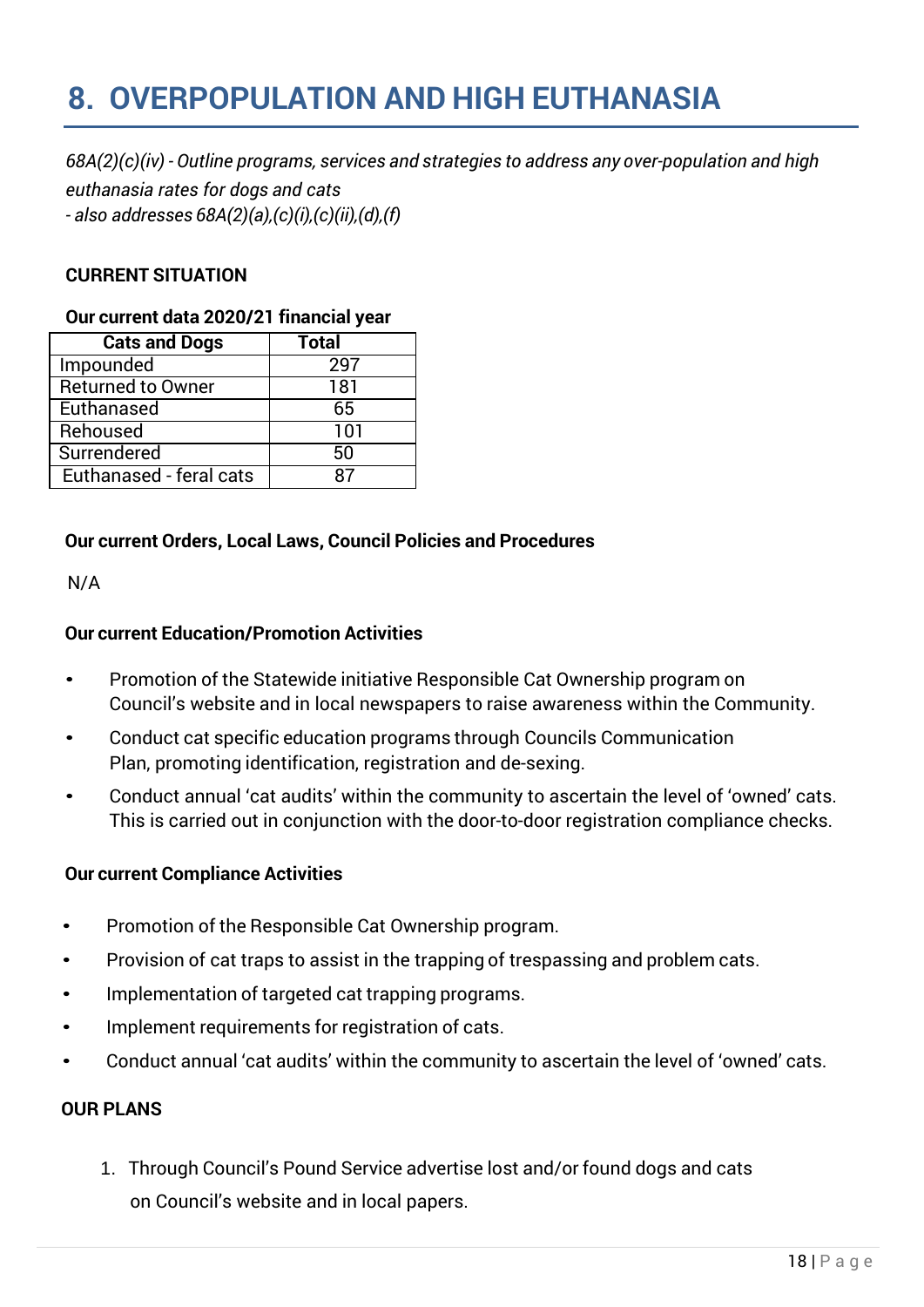- 2. Ensure that notices advertising animals for sale within South Gippsland contain the microchip number for each animal being sold.
- 3. Expand Council's cat trapping program to reduce feral and stray cat numbers.
- 4. Investigate the extended use of social media to facilitate the return of lost or impounded animals to their owners.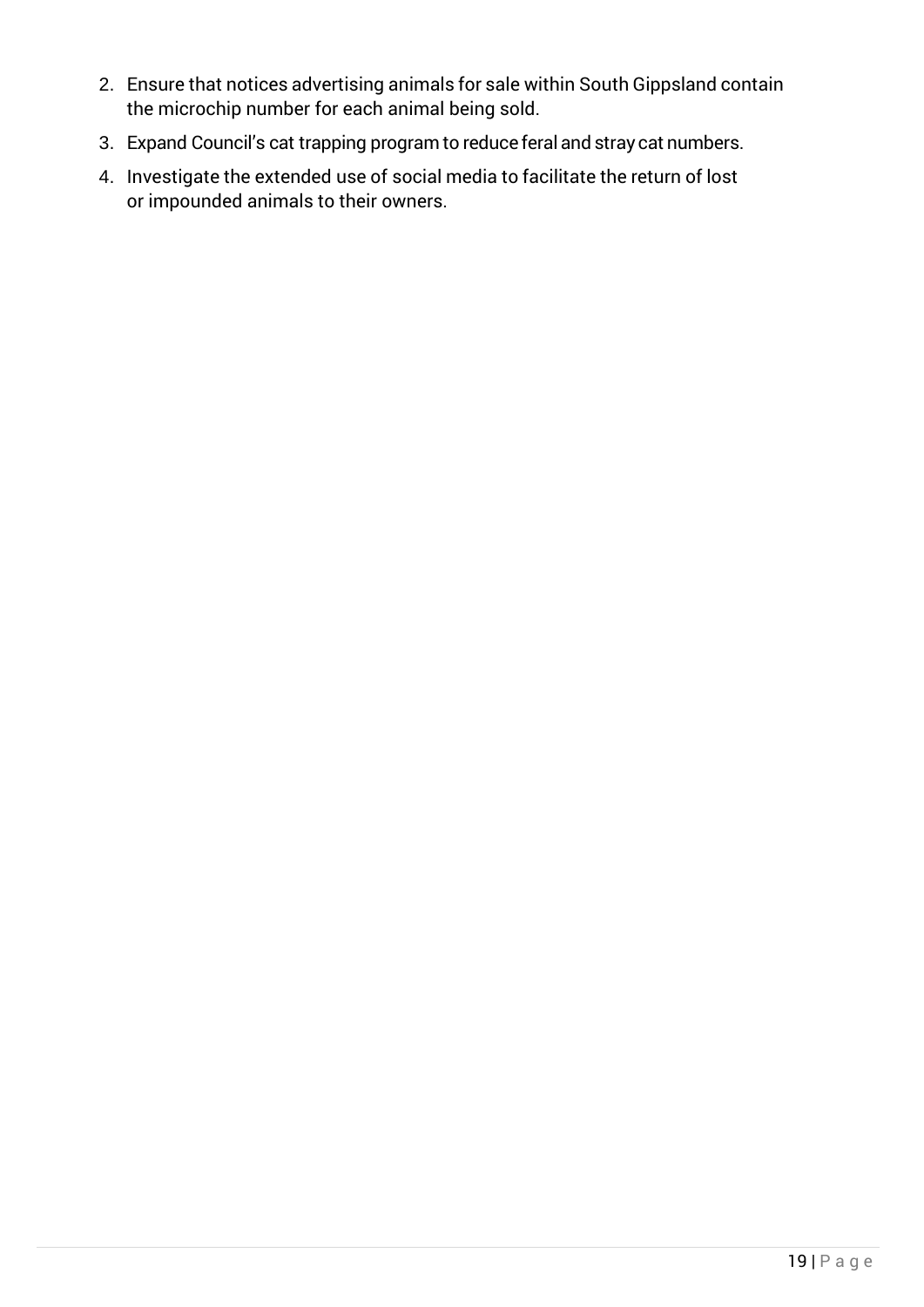### <span id="page-19-0"></span>**9. DOMESTIC ANIMAL BUSINESSES**

*68A(2)(c)(ii) - Outline programs, services and strategies which the Council intends to pursue in its municipal district to ensure that people comply with this Act, the regulations and any related legislation*

*- also addresses 68A(2)(a),(c)(i),(d),(f)*

#### **CURRENT SITUATION**

#### **Our current data – 2021/22 Registration Year**

| <b>Business Type</b>          | <b>Number registered</b> |
|-------------------------------|--------------------------|
| <b>Breeding</b>               |                          |
| <b>Boarding</b>               |                          |
| Pet Shop                      |                          |
| <b>Training Establishment</b> |                          |
| Pounds & Shelters             |                          |

#### **Our current Orders, Local Laws, Council Policies and Procedures**

- Send out annual Domestic Animal Business (DAB) registration renewal notices.
- Inspect all DAB's annually and as required throughout the year.
- Use of Bureau of Animal Welfare Audit inspection checklists when inspecting DAB.

#### **Our current Education/Promotion Activities**

- Supply and distribution of information regarding DAB's and relevant Codes of Practice.
- Provide advice and guidance as required by DAB's owners.

#### **Our current Compliance Activities**

- Inspect all DAB's annually and as required throughout the year.
- Investigate all complaints relating to a DAB.
- Follow up on any non-compliance issues or breaches of the Code of Practice or Act.
- Take any enforcement action necessary.
- Ensure that DAB's forward Section 13 documents to relevant Councils following the sale of an animal.
- Ensure that notices advertising animals for sale within South Gippsland contain the DAB's Council registration number and comply with relevant Codes of Practice and the Act.
- Liaise with other departments within Council to provide advice when an application for a DAB is received to ensure compliance with regulations and requirements under the Act and relevant Codes of Practice.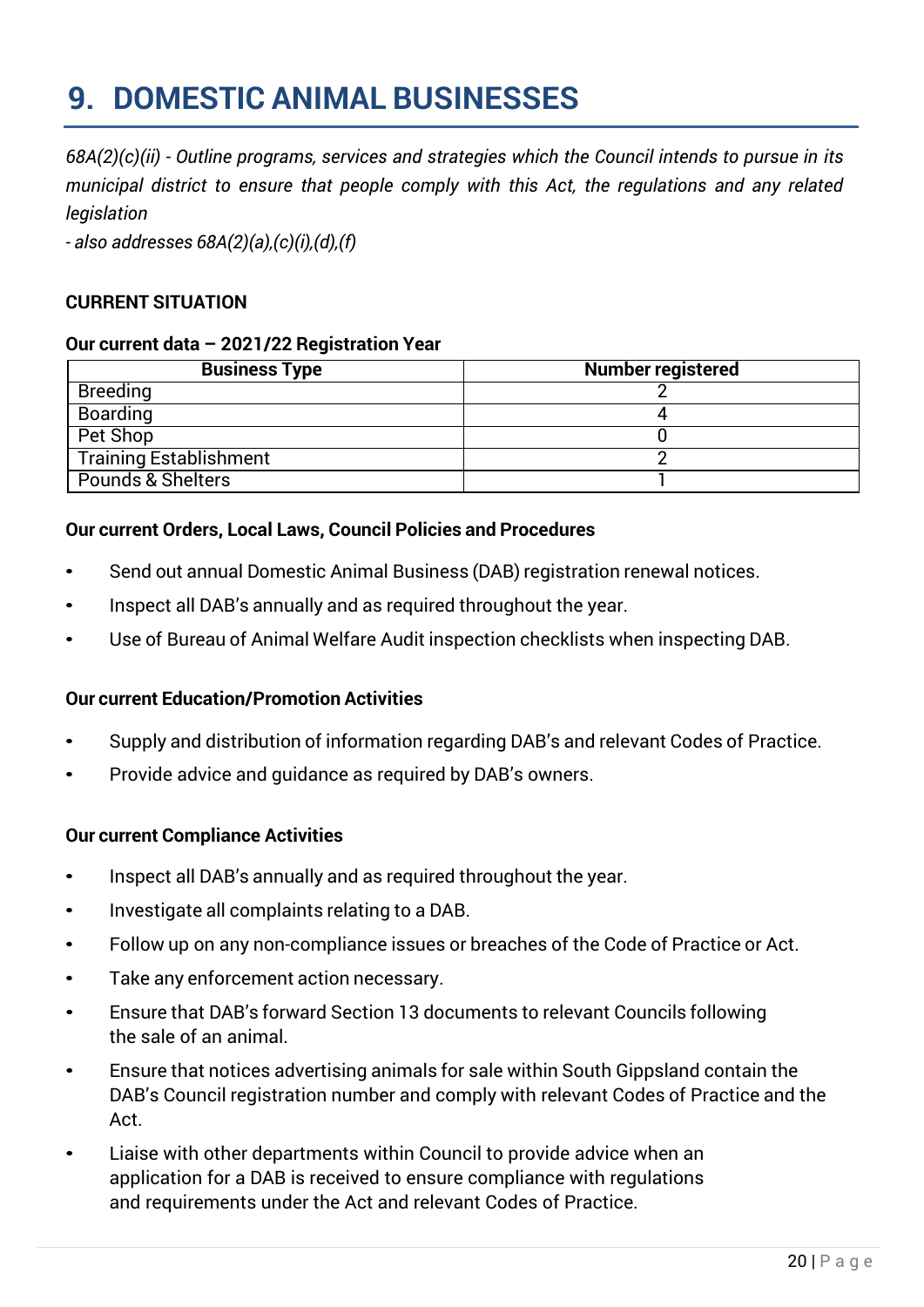- 1. Undertake assessment of Council's registration database to proactively identify unregistered Domestic Animal Businesses.
- 2. Provide Domestic Animal Businesses with education material to ensure they are kept informed of all new developments and changes to legislation that may affect the operation of their business.
- 3. Develop a procedure that will allow for all audit inspection documentation to be stored electronically against the license.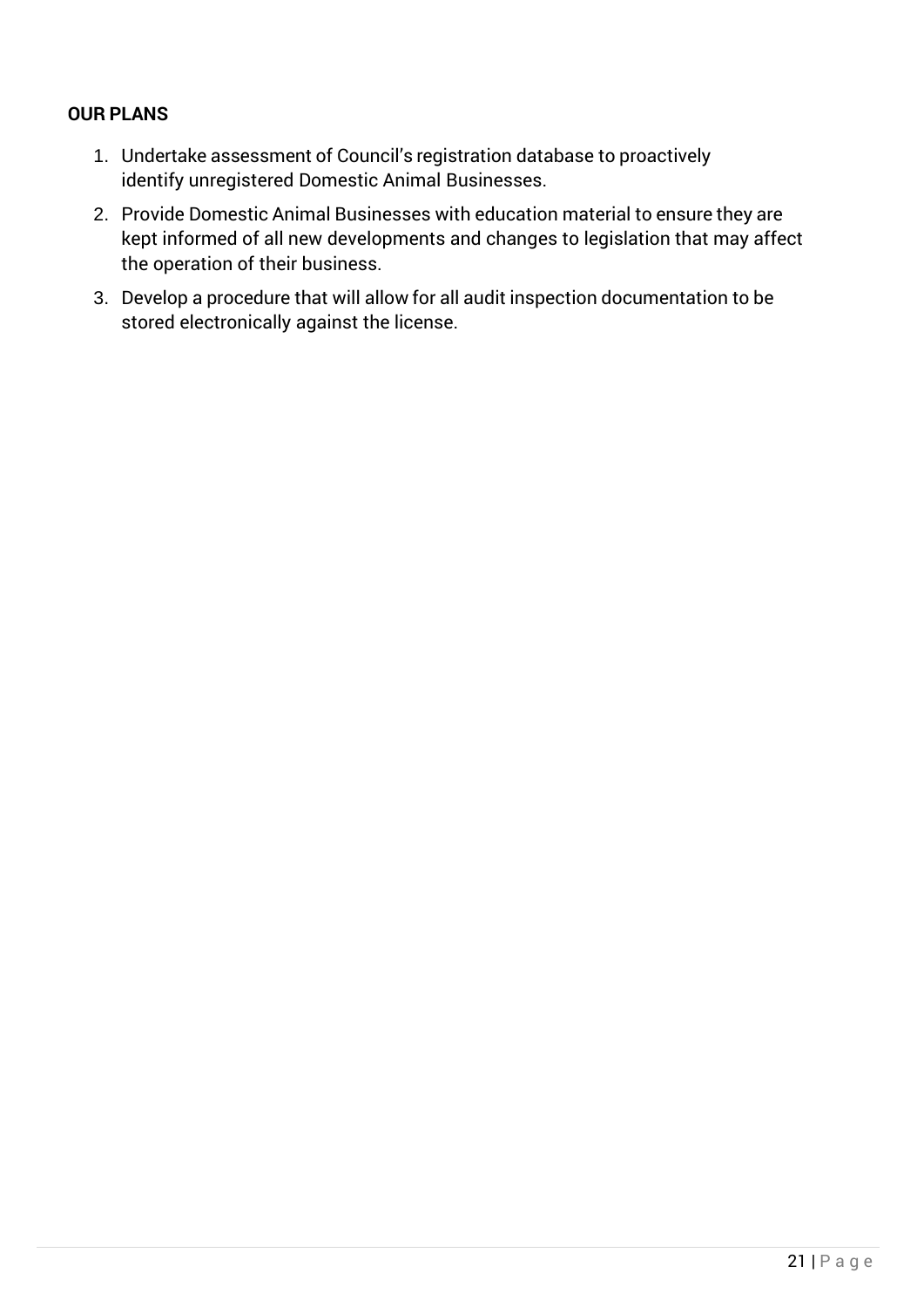### <span id="page-21-0"></span>**10. OTHER MATTERS**

*68A(2)(e) - Provide for the review of any other matters related to the management of dogs and cats in the Council's municipal district that it thinks necessary*

#### **POUND PROVISION AND MANAGEMENT**

The South Gippsland Shire Domestic Animal Pound Services are provided and managed under a contractual agreement with the Korumburra Veterinary Clinic. This service has been provided by the Korumburra Veterinary Clinic since 1996. Following a competitive process, the contract was renewed in 1 July 2018 for a 5 year period until 30 June 2023. Are view of the pound service is required to determine the direction of Council's pound service post 30 June 2023. Management would seek approval from the Chief Executive Officer for a contract extension for an additional year recurring up to five times applicable to 30 June 2028.

- 1. Undertake a review of pound service to determine the direction of Council's pound service post 30 June 2023; and / or.
- 2. Management would seek approval from the Chief Executive Officer for a contract extension for an additional year recurring up to five times applicable to 30 June 2028.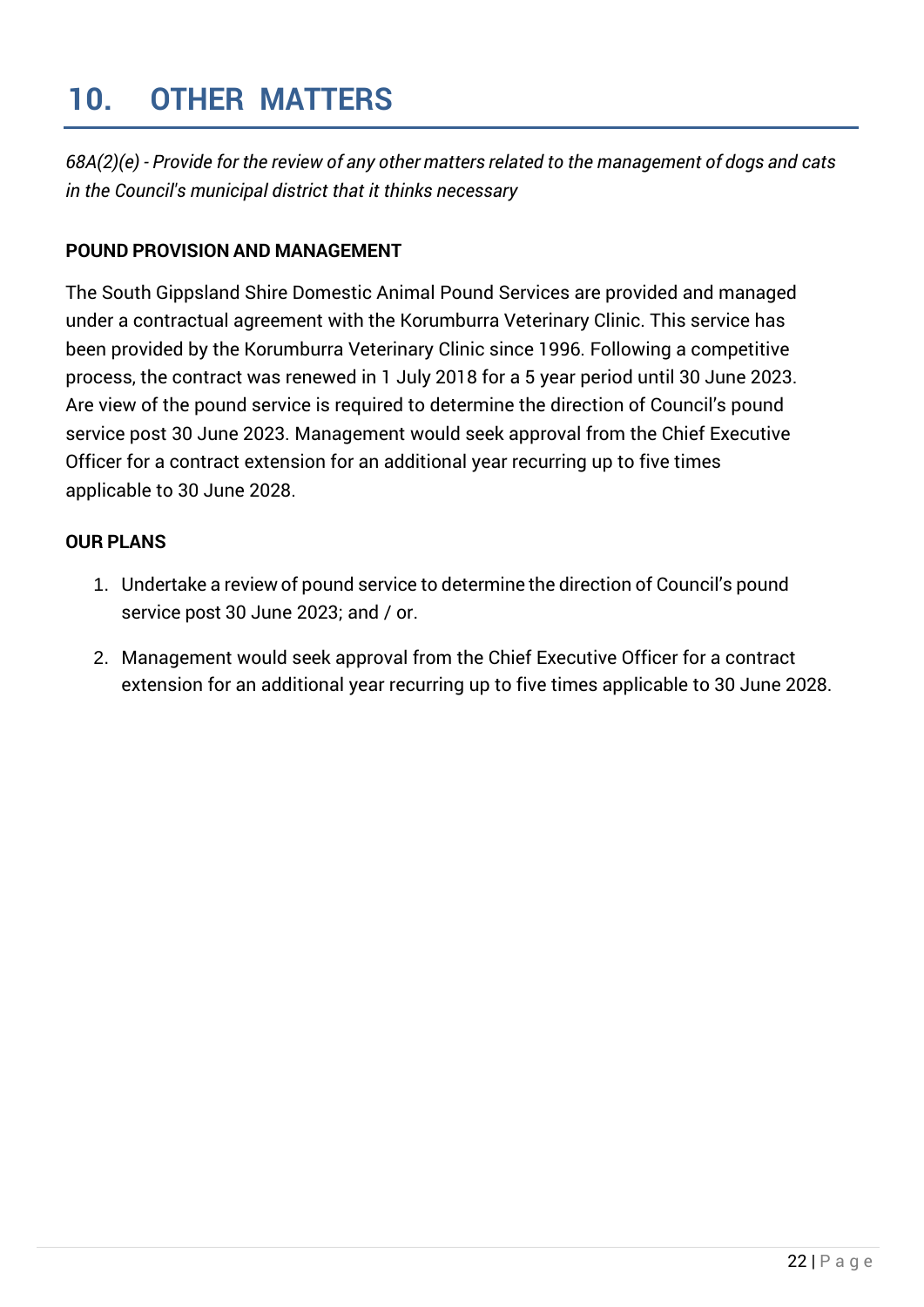### <span id="page-22-0"></span>**11. ANNUAL REVIEW OF PLAN AND ANNUAL REPORTING**

*68A(3) - Every Council must—*

- *(a) review its domestic animal management plan annually and, if appropriate, amend the plan*
- *(b) provide the Secretary with a copy of the plan and any amendments to the plan; and*
- *(c) publish an evaluation of its implementation of the plan in its annual report.*

- 1. Provide the Secretary with a copy of the Domestic Animal Management Plan and any amendments to the Plan.
- 2. Publish an evaluation of the implementation of the Domestic Animal Management Plan in Council's Annual Report.
- 3. Review the Domestic Animal Management Plan annually and if appropriate, make amendments to the Plan.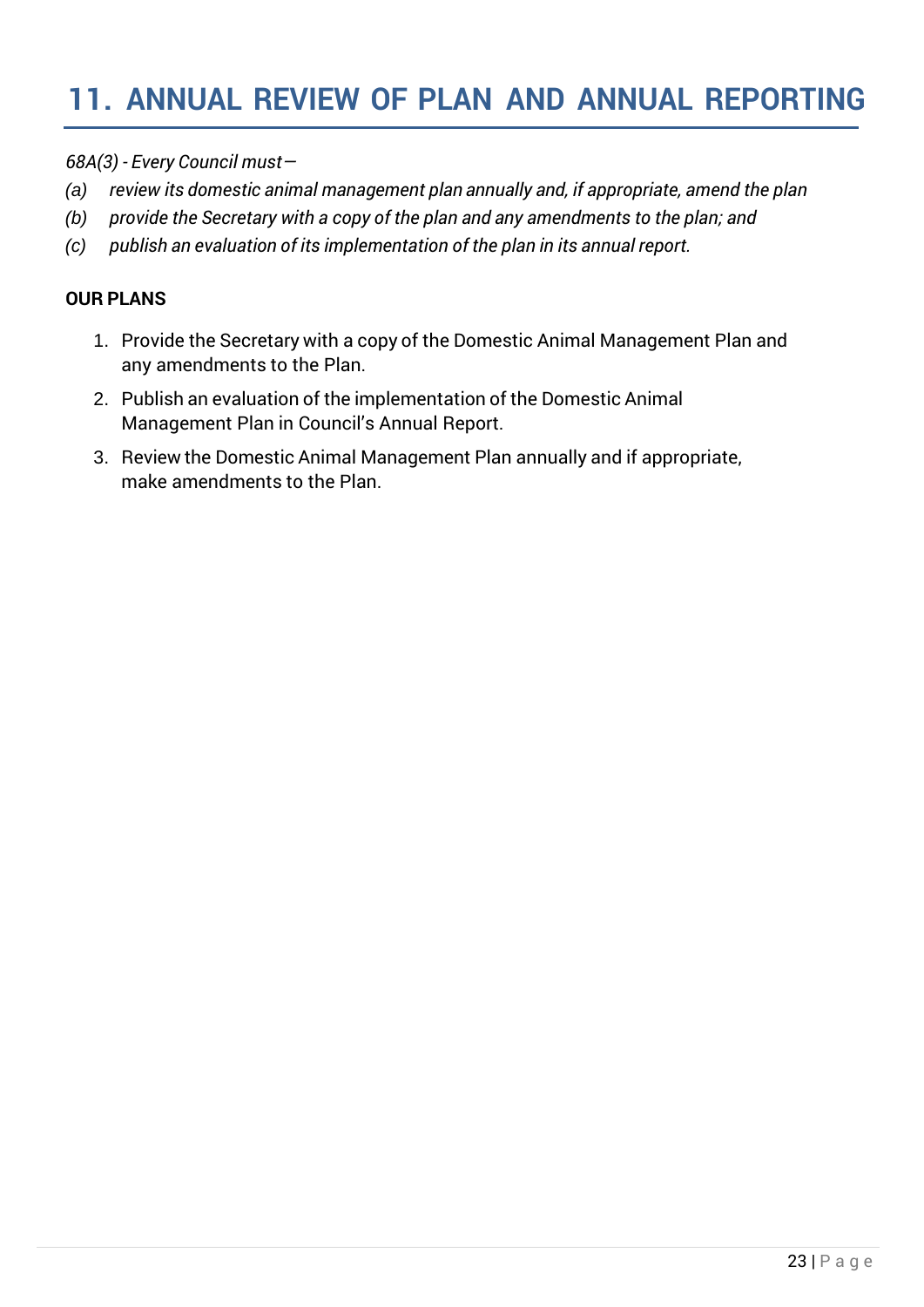#### <span id="page-23-0"></span>**DOMESTIC ANIMAL MANAGEMENT PLAN**

Pursuant to section 68A of the Domestic Animals Act 1994, every Council must prepare a domestic animal management plan, as follows:

#### **68A - Councils to prepare domestic animal management plans**

- (1) Every Council must, in consultation with the Secretary (*Department Head of the Department of Environment and Primary Industries*), prepare at 4 year intervals a domestic animal management plan.
- (2) A domestic animal management plan prepared by a Council must-
	- (a) set out a method for evaluating whether the animal control services provided by the Council in its municipal district are effective to achieve requirements under the Act and the regulations; and
	- (b) outline programs for the training of authorised officers to ensure that they can properly administer and enforce the requirements of this Act in the Council's municipal district; and
	- (c) outline programs, services and strategies which the Council intends to pursue in its municipal district—
		- (i) to promote and encourage the responsible ownership of dogs and cats; and
		- (ii) to ensure that people comply with this Act, the regulations and any related legislation; and
		- (iii) to minimise the risk of attacks by dogs on people and animals; and
		- (iv) to address any over-population and high euthanasia rates for dogs and cats; and
		- (v) to encourage the registration and identification of dogs and cats; and
		- (vi) to minimise the potential for dogs and cats to create a nuisance; and
		- (vii) to effectively identify all dangerous dogs, menacing dogs and restricted breed dogs in that district and to ensure that those dogs are kept in compliance with this Act and the regulations; and
	- (d) provide for the review of existing orders made under this Act and local laws that relate to the Council's municipal district with a view to determining whether further orders or local laws dealing with the management of dogs and cats in the municipal district are desirable; and
	- (e) provide for the review of any other matters related to the management of dogs and cats in the Council's municipal district that it thinks necessary; and
	- (f) provide for the periodic evaluation of any program, service, strategy or review outlined under the plan.
- (3) Every Council must—
	- (a) review its domestic animal management plan annually and, if appropriate, amend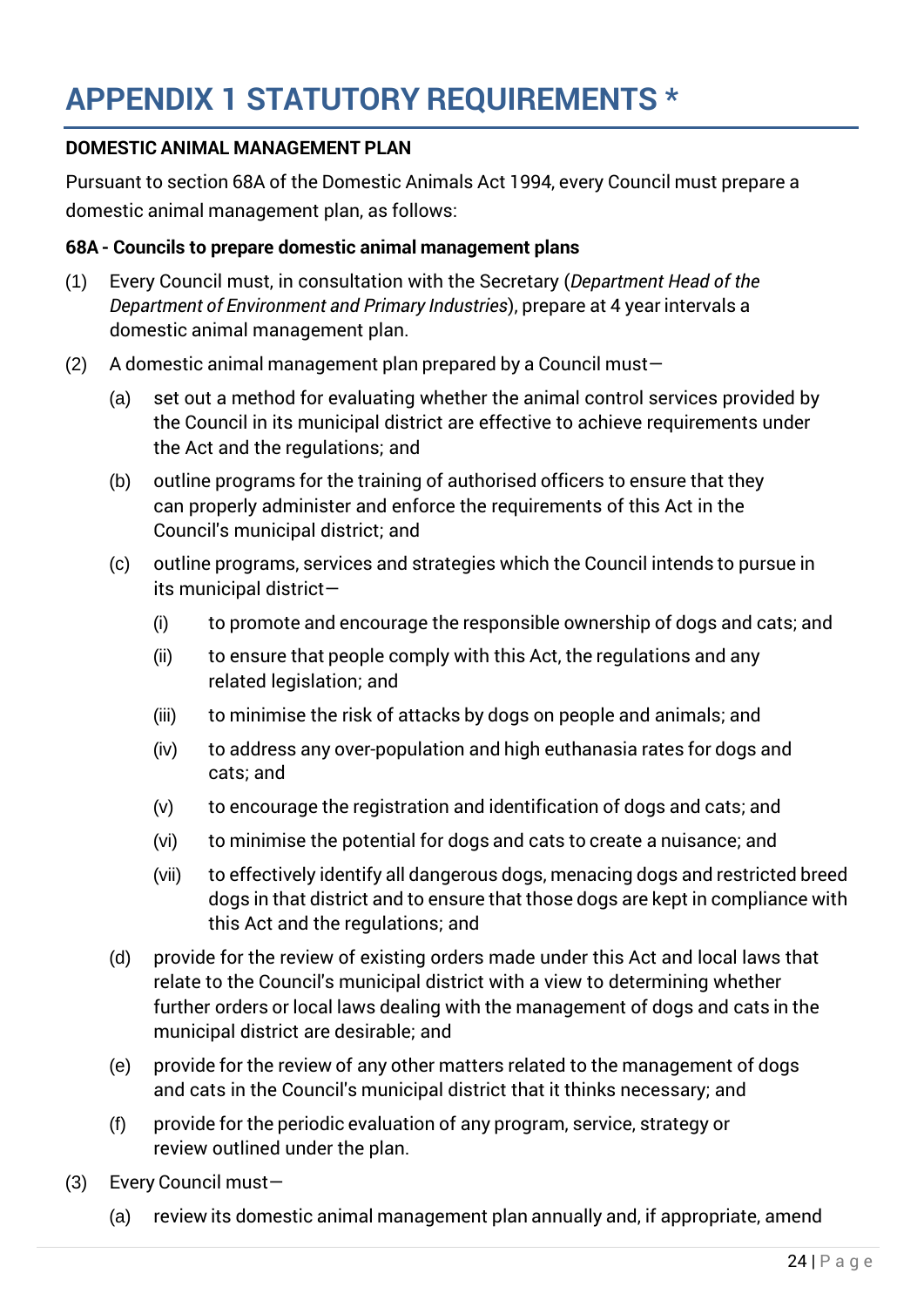theplan; and

- (b) provide the Secretary with a copy of the plan and any amendments to the plan; and
- (c) publish an evaluation of its implementation of the plan in its annual report.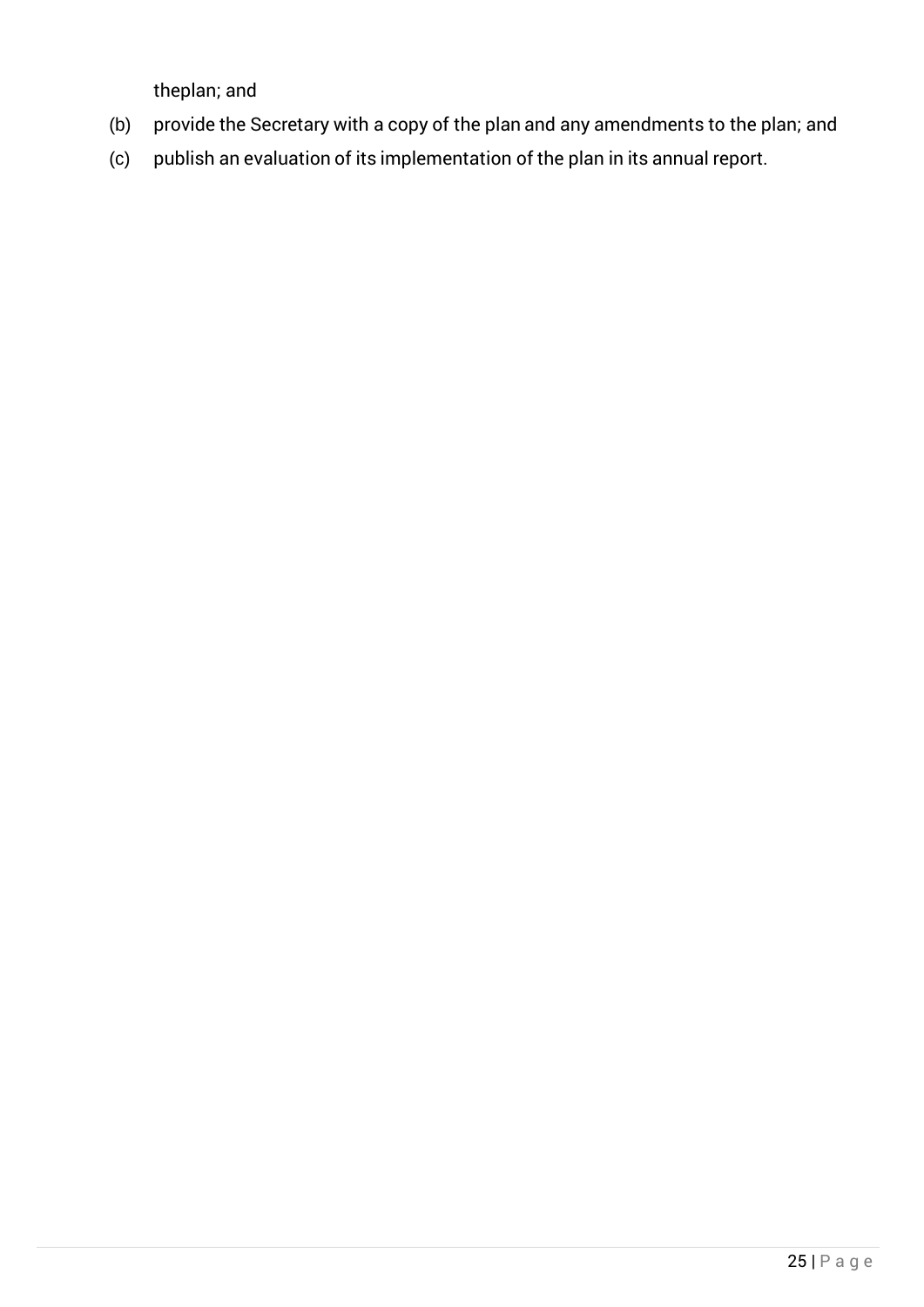## **APPENDIX 2 – ACTION PLAN**

| <b>Activity</b>                                                                                                                                                                                                                                    | Who                                    | When                                      |
|----------------------------------------------------------------------------------------------------------------------------------------------------------------------------------------------------------------------------------------------------|----------------------------------------|-------------------------------------------|
| <b>Training of Authorised Officer</b>                                                                                                                                                                                                              |                                        |                                           |
| 1. Maintain a training register for individual<br>officers.                                                                                                                                                                                        | <b>Local Laws</b><br>Coordinator (LLC) | Annually                                  |
| 2. Ensure officers attend at least one<br>training/networking session each<br>year.                                                                                                                                                                | <b>LLC</b><br><b>Local Laws</b>        | As per<br>training<br>register<br>Ongoing |
| 3. Ensure all Officers have access to the<br>Bureau of Animal Welfare extranet site.                                                                                                                                                               | Admin.Officer<br>(LLAO)<br><b>LLC</b>  | As per                                    |
| 4. Maximise learning and development<br>opportunities to attract and maintain quality<br>staff and performance.                                                                                                                                    |                                        | training<br>opportunities                 |
| <b>Registration and Identification</b><br>1. Continue to conduct registration compliance<br>campaigns across the municipal district<br>targeting townships and rural areas each year.                                                              | <b>LLC</b>                             | Ongoing                                   |
| 2. Introduce an online animal registration<br>application system for new registrations.                                                                                                                                                            | <b>LLAO</b>                            | Ongoing                                   |
| 3. Continue to distribute animal information<br>articleson Council's website, Facebook page,<br>telephone on-hold messages and in the local<br>newspapers to promote the benefits of<br>registration, microchipping and legislative<br>compliance. | LLAO/Communications<br>Officer (CO)    | Ongoing                                   |
| compliance and<br>4.<br>Continue<br>enforcement<br>activitiesto achieve greater compliance with all<br>aspects of the Act.                                                                                                                         | <b>LLC</b>                             | Ongoing                                   |
| <b>Nuisance</b>                                                                                                                                                                                                                                    |                                        |                                           |
| 1. Continue to distribute animal information<br>articles on Council's website, Facebook page,<br>telephone on-hold messages and in the local<br>newspapers to promote the issues relating<br>to nuisance dogs and cats.                            | LLAO/CO                                | Ongoing                                   |
| 2. Investigate introduction of a 'Leash Order'<br>pursuant to s 26 of the Act to reduce the<br>incidence of wandering/unrestrained dogs<br>inpublic places and number of dogs<br>causing anuisance.                                                | <b>LLC</b>                             | Future Plan**                             |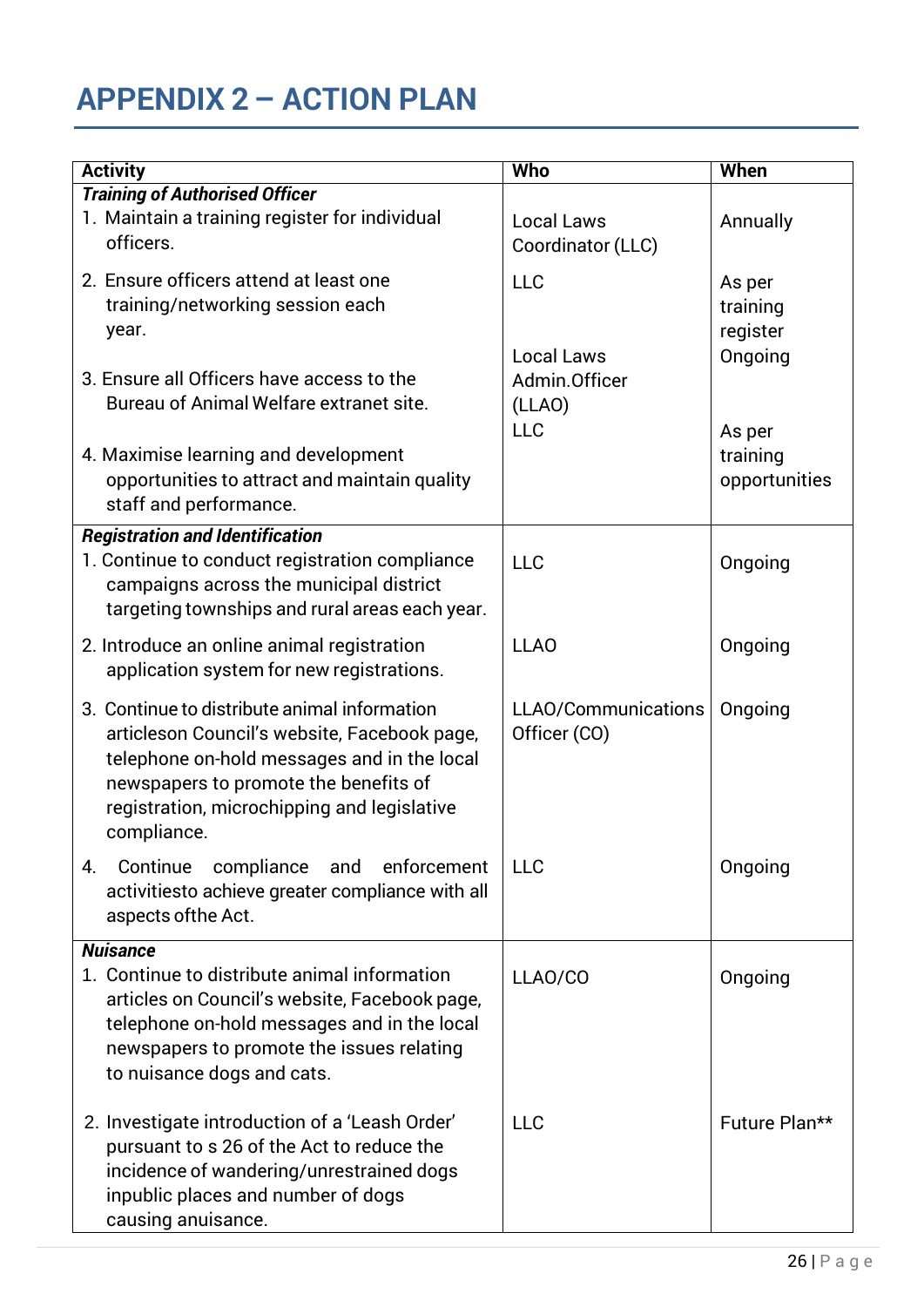| <b>Activity</b>                                                                                                                                                                       | <b>Who</b>                              | When           |
|---------------------------------------------------------------------------------------------------------------------------------------------------------------------------------------|-----------------------------------------|----------------|
| <b>Nuisance (cont.)</b>                                                                                                                                                               |                                         |                |
| 3. Investigate introduction of a 'Cat Curfew<br>Order' pursuant to s 25 and s 26 of the Act to                                                                                        | <b>LLC</b>                              | Future Plan**  |
| reduce the incidence of cats causing a                                                                                                                                                |                                         |                |
| nuisance, attacks on native fauna and                                                                                                                                                 |                                         |                |
| unwanted cat litters.                                                                                                                                                                 |                                         |                |
| Dog Attacks                                                                                                                                                                           |                                         |                |
| 1. Issue infringements and prosecute offenders<br>for non-compliance with the Act in<br>accordancewith our normal practices.                                                          | LLC/LLAO                                | Ongoing        |
| 2. Continue to educate the public regarding the<br>broader implications of dog attacks to the<br>community, the victim, the offending animal<br>and the owner of that animal.         | <b>LLC</b>                              | Ongoing        |
| 3. Continue to distribute animal information<br>articles on Council's website, Facebook page,<br>telephone messages and in local papers to<br>promote issues relating to dog attacks. | LLAO/CO                                 | Ongoing        |
| 4. Provide residents with information on how to<br>report dog attacks and promote and encourage<br>the reporting of any dog attack.                                                   | LLAO/CO                                 | Ongoing        |
| 5. Report outcomes of dog attack prosecutions<br>inthe local media to raise awareness within<br>the community.                                                                        | CO                                      | Ongoing        |
| <b>Dangerous, Menacing and Restricted BreedDogs</b>                                                                                                                                   |                                         |                |
| 1. Proactively enforce menacing, dangerous,                                                                                                                                           |                                         |                |
| and restricted breed dog legislation.                                                                                                                                                 | <b>LLC/Local Laws</b><br>Officers (LLO) | When required  |
| 2. Ensure that the standards to identify restricted<br>breed dogs are applied.                                                                                                        | LLC/LLO                                 | When required  |
| 3. Conduct annual inspections of<br>premises, where declared restricted<br>breed dogs are housed.                                                                                     | <b>LLO</b>                              | April annually |
| 4. Conduct annual inspections of<br>premises, where declared dangerous<br>and menacing dogs are housed.                                                                               | <b>LLO</b>                              | April annually |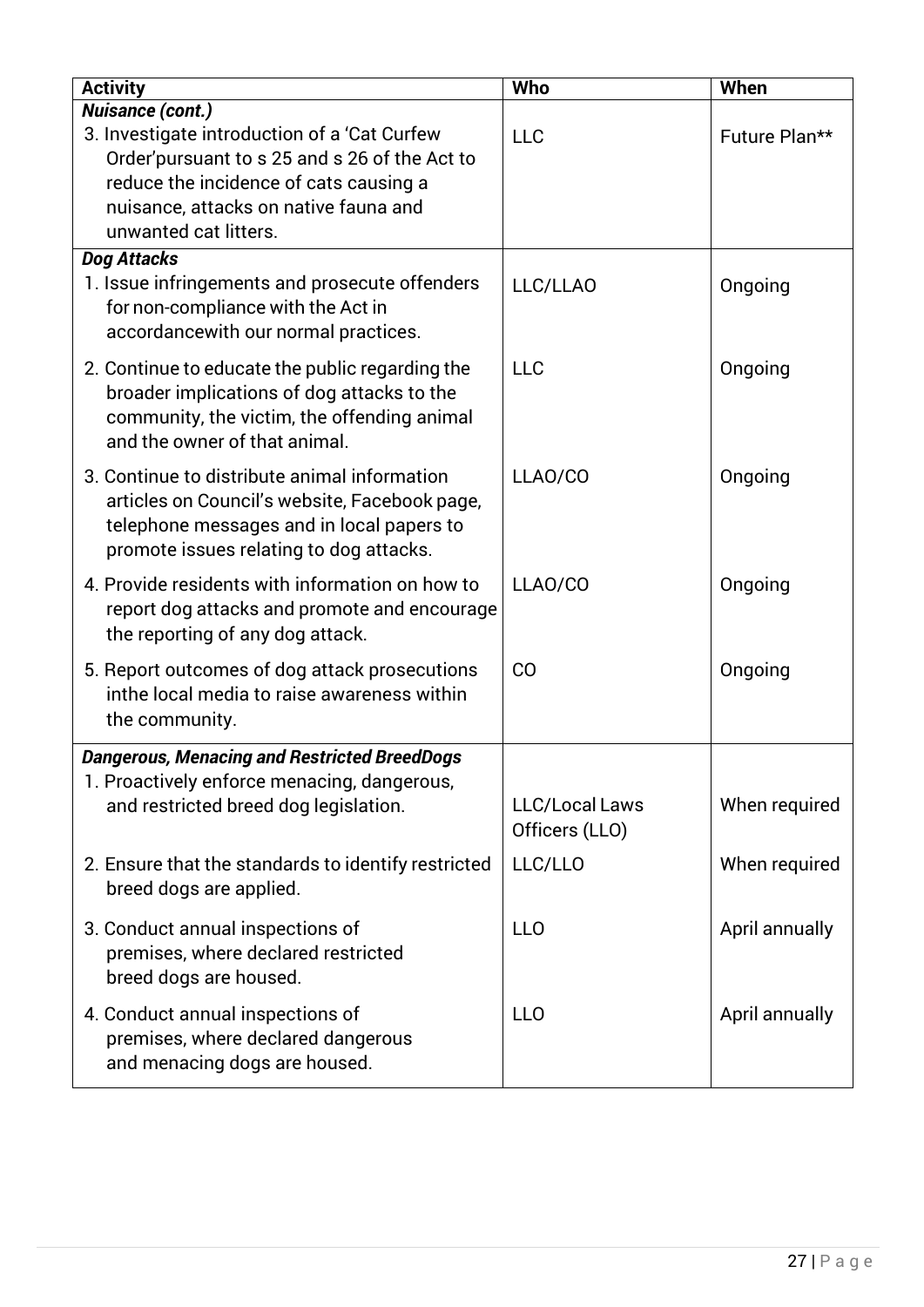| <b>Activity</b>                                                                                                                                                                                                                                                       | <b>Who</b>                       | When                             |
|-----------------------------------------------------------------------------------------------------------------------------------------------------------------------------------------------------------------------------------------------------------------------|----------------------------------|----------------------------------|
| <b>Dangerous, Menacing and Restricted BreedDogs</b>                                                                                                                                                                                                                   |                                  |                                  |
| (cont.)<br>5. Promote the Department of Primary<br>Industries' "Dangerous Dogs Hotline"<br>on1300 101 080 between 8am and 6pm<br>forsuspected restricted breed dogs.                                                                                                  | <b>LLAO</b>                      | Ongoing                          |
| 6. Provide advice and guidance to dog<br>owners regarding restricted breed<br>dogs and dangerous dogs.                                                                                                                                                                | LLC/LLAO                         | Ongoing                          |
| <b>Overpopulation and High Euthanasia</b><br>1. Through Council's Pound Service, advertise<br>lost and/or found dogs and cats on Council's<br>website and in local papers.                                                                                            | <b>Pound Service</b><br>Provider | Ongoing                          |
| 2. Ensure that notices advertising animals for<br>sale within South Gippsland contain the<br>microchip number for each animal being<br>sold.                                                                                                                          | LLAO/LLO                         | Ongoing                          |
| 3. Expand Council's cat trapping program.                                                                                                                                                                                                                             | <b>LLO</b>                       | 2021                             |
| 4. Investigate the extend use of social media<br>to increase the return of lost or impounded<br>animals to their owners.                                                                                                                                              | LLAO/LLC/CO                      | Ongoing                          |
| <b>Domestic Animal Businesses</b><br>1. Assessment of Council's registration<br>database, to proactively identify unregistered<br><b>Domestic Animal Businesses.</b>                                                                                                  | LLAO/LLO                         | Ongoing                          |
| 2. Provide Domestic Animal Businesses<br>with educative material to ensure they<br>are kept informed of all new<br>developments and changes to legislation<br>that may affect the operation of their<br>business.                                                     | <b>LLO</b>                       | April annually<br>or as required |
| 3. Develop a procedure that will allow for all<br>audit inspection documentation to be stored<br>electronically against the license.                                                                                                                                  | LLAO/LLO                         | 2021                             |
| <b>Other Matters</b><br>1. Undertake a review of pound service in 30<br>June 2023. Management would seek<br>approval from the Chief Executive Officer<br>for a contract extension for an additional<br>year recurring up to five times applicable<br>to 30 June 2028. | Manager<br>Community<br>Safety   | 30 June 2023                     |